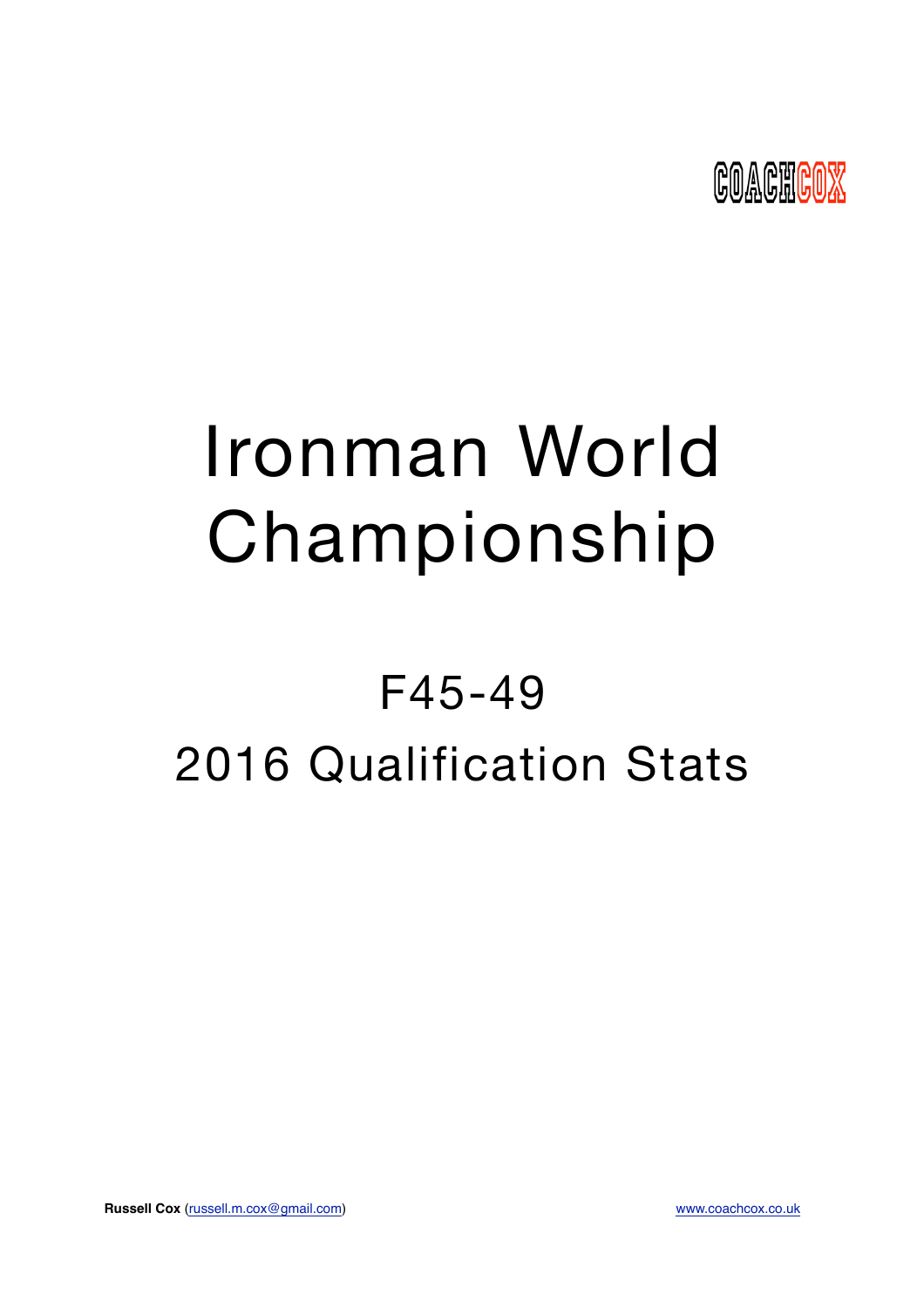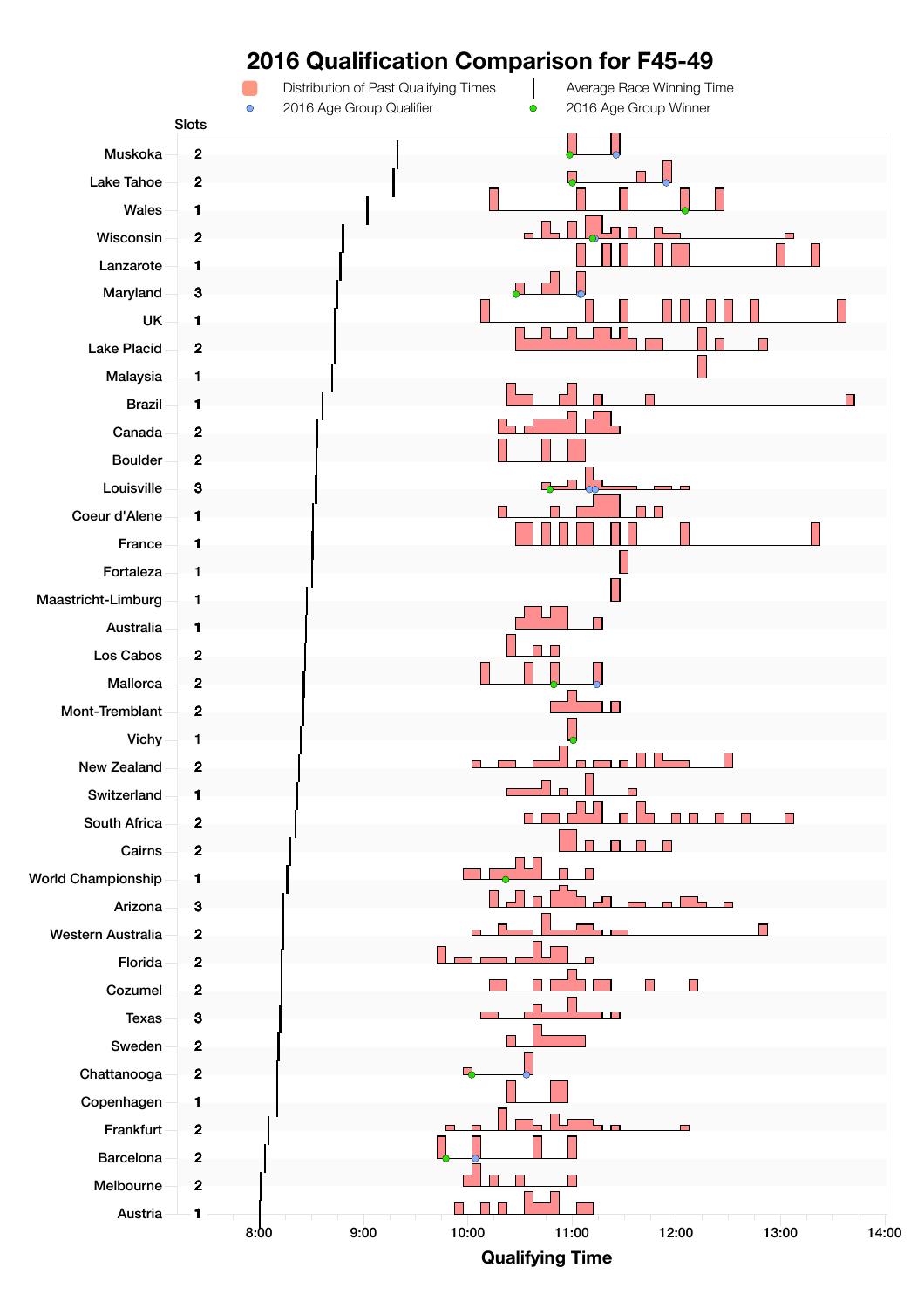## F45-49 Past Qualifying Times

## **Ironman Vichy (1 Kona Slots)**

| Year    | <b>Female Winning Time</b> | <b>Age Group Winning Time</b> |
|---------|----------------------------|-------------------------------|
| 2015    | 9:25:27                    | 11:00:48                      |
| Average | 9:25:27                    | 11:00:48                      |

#### **Ironman Muskoka (2 Kona Slots)**

| Year    | <b>Female Winning Time</b> | <b>Age Group Winning Time</b> | 2nd Place Age Group Time |
|---------|----------------------------|-------------------------------|--------------------------|
| 2015    | 9:53:37                    | 10:58:43                      | 11:25:28                 |
| Average | 9:53:37                    | 10:58:43                      | 11:25:28                 |

#### **Ironman Wisconsin (2 Kona Slots)**

| Year    | <b>Female Winning Time</b> | <b>Age Group Winning Time</b> | 2nd Place Age Group Time |
|---------|----------------------------|-------------------------------|--------------------------|
| 2003    | 9:46:28                    | 11:49:40                      | 13:07:19                 |
| 2004    | 10:05:40                   | 10:49:17                      | 11:10:58                 |
| 2005    | 10:11:22                   | 11:10:56                      | 11:59:39                 |
| 2006    | 10:01:22                   | 11:07:58                      | 11:55:14                 |
| 2007    | 9:37:03                    | 11:17:16                      | 11:36:31                 |
| 2008    | 9:47:25                    | 10:44:41                      | 11:36:53                 |
| 2009    | 9:43:59                    | 10:45:44                      | 11:19:40                 |
| 2010    | 9:27:26                    | 11:15:14                      |                          |
| 2011    | 9:41:03                    | 11:24:24                      | 11:27:01                 |
| 2012    | 9:34:35                    | 10:33:51                      | 10:59:07                 |
| 2013    | 9:47:07                    | 11:01:26                      | 11:15:13                 |
| 2014    | 9:30:08                    | 10:43:06                      | 11:01:43                 |
| 2015    | 10:08:05                   | 11:11:53                      | 11:13:18                 |
| Average | 9:47:49                    | 11:04:15                      | 11:33:33                 |

## **Ironman Wales (1 Kona Slots)**

| Year    | <b>Female Winning Time</b> | <b>Age Group Winning Time</b> |
|---------|----------------------------|-------------------------------|
| 2011    | 10:15:23                   | 10:15:23                      |
| 2012    | 9:45:09                    | 11:04:32                      |
| 2013    | 9:51:21                    | 12:22:51                      |
| 2014    | 10:57:26                   | 11:30:45                      |
| 2015    | 9:56:31                    | 12:05:07                      |
| Average | 10:09:10                   | 11:27:43                      |

#### **Ironman Lake Tahoe (2 Kona Slots)**

| Year    | <b>Female Winning Time</b> | Age Group Winning Time | 2nd Place Age Group Time |
|---------|----------------------------|------------------------|--------------------------|
| 2013    | 9:58:53                    | 11:39:50               | 11:52:59                 |
| 2015    | 10:28:55                   | 11:00:13               | 11:54:20                 |
| Average | 10:13:54                   | 11:20:01               | 11:53:39                 |

#### **Ironman Mallorca (2 Kona Slots)**

| Year    | <b>Female Winning Time</b> | <b>Age Group Winning Time</b> | 2nd Place Age Group Time |
|---------|----------------------------|-------------------------------|--------------------------|
| 2014    | 9:24:17                    | 10:08:14                      | 10:36:01                 |
| 2015    | 9:24:48                    | 10:49:33                      | 11:14:16                 |
| Average | 9:24:32                    | 10:28:53                      | 10:55:08                 |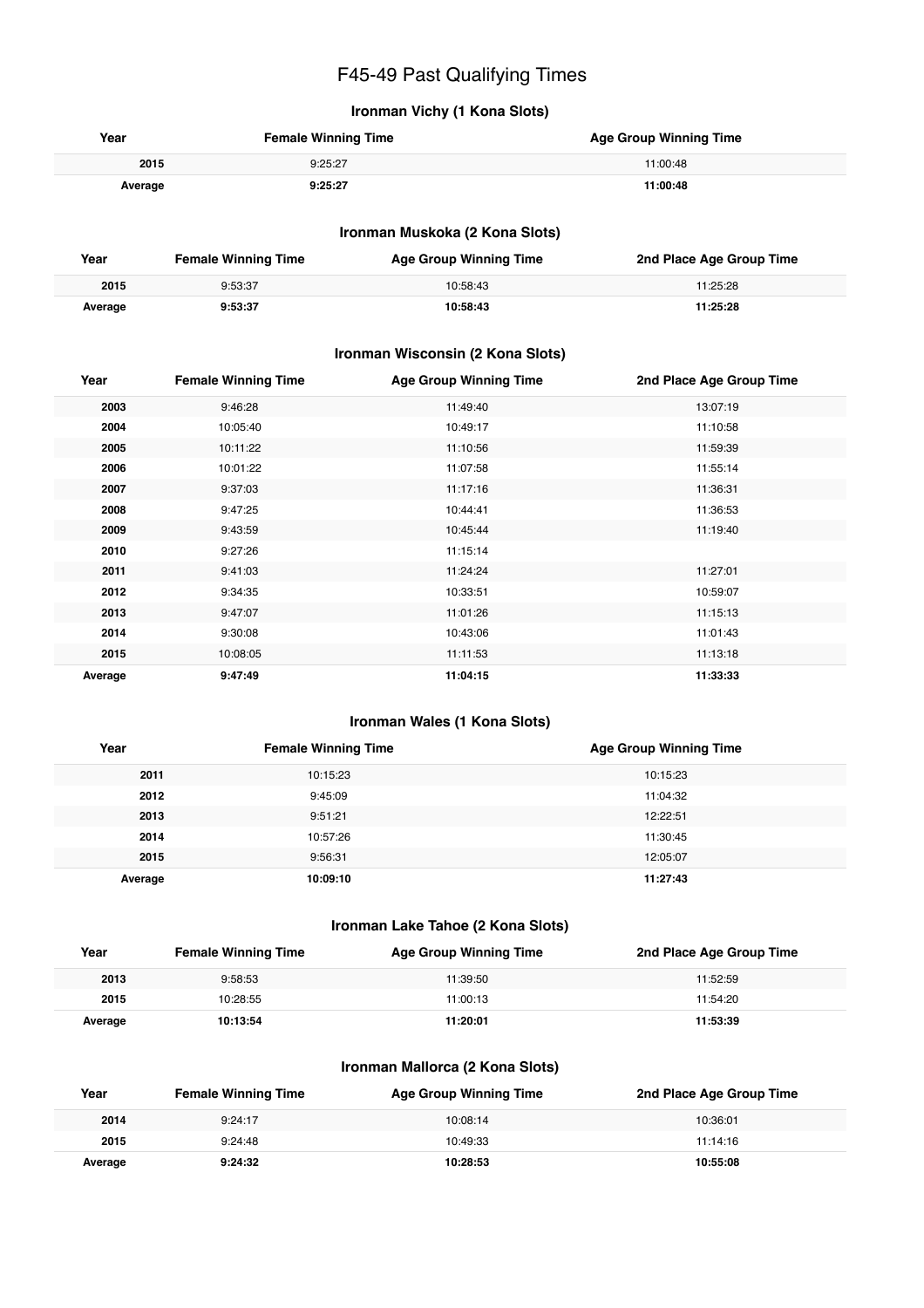#### **Ironman Chattanooga (2 Kona Slots)**

| Year    | <b>Female Winning Time</b> | <b>Age Group Winning Time</b> | 2nd Place Age Group Time |
|---------|----------------------------|-------------------------------|--------------------------|
| 2014    | 8:54:55                    | 10:33:27                      | 10:34:38                 |
| 2015    | 8:56:00                    | 10:02:18                      | 10:33:46                 |
| Average | 8:55:27                    | 10:17:52                      | 10:34:12                 |

## **Ironman Barcelona (2 Kona Slots)**

| Year    | <b>Female Winning Time</b> | <b>Age Group Winning Time</b> | 2nd Place Age Group Time |
|---------|----------------------------|-------------------------------|--------------------------|
| 2014    | 8:49:21                    | 10:40:38                      | 11:00:16                 |
| 2015    | 8:46:44                    | 9:47:28                       | 10:04:25                 |
| Average | 8:48:02                    | 10:14:03                      | 10:32:20                 |

## **Ironman World Championship (1 Kona Slots)**

| Year    | <b>Female Winning Time</b> | <b>Age Group Winning Time</b> |
|---------|----------------------------|-------------------------------|
| 2004    | 9:50:04                    | 11:10:41                      |
| 2005    | 9:09:30                    | 10:26:22                      |
| 2006    | 9:18:31                    | 10:38:27                      |
| 2007    | 9:08:45                    | 10:31:22                      |
| 2008    | 9:06:23                    | 10:31:37                      |
| 2009    | 8:54:02                    | 10:57:19                      |
| 2010    | 8:58:36                    | 10:01:30                      |
| 2011    | 8:55:08                    | 10:15:14                      |
| 2012    | 9:15:54                    | 10:37:36                      |
| 2013    | 8:52:14                    | 10:03:26                      |
| 2014    | 9:00:55                    | 10:36:37                      |
| 2015    | 8:57:57                    | 10:21:51                      |
| Average | 9:07:19                    | 10:31:00                      |

#### **Ironman Louisville (3 Kona Slots)**

| Year    | <b>Female Winning Time</b> | <b>Age Group Winning Time</b> | 3rd Place Age Group Time |
|---------|----------------------------|-------------------------------|--------------------------|
| 2007    | 9:23:22                    | 11:01:02                      | 12:02:59                 |
| 2008    | 9:54:17                    | 11:11:34                      | 11:52:41                 |
| 2010    | 9:33:15                    | 11:10:53                      | 11:32:36                 |
| 2011    | 9:38:14                    | 10:52:09                      | 11:21:39                 |
| 2012    | 9:36:27                    | 10:43:30                      | 11:11:07                 |
| 2013    | 9:29:02                    | 10:55:48                      | 11:25:36                 |
| 2014    | 9:31:19                    | 10:59:53                      | 11:10:48                 |
| 2015    | 10:00:04                   | 10:47:19                      | 11:13:23                 |
| Average | 9:38:15                    | 10:57:46                      | 11:28:51                 |

## **Ironman Maryland (3 Kona Slots)**

| Year    | <b>Female Winning Time</b> | <b>Age Group Winning Time</b> | 3rd Place Age Group Time |
|---------|----------------------------|-------------------------------|--------------------------|
| 2014    | 9:26:02                    | 10:44:59                      | 10:49:44                 |
| 2015    | 9:42:56                    | 10:27:48                      | 11:05:23                 |
| Average | 9:34:29                    | 10:36:23                      | 10:57:33                 |

## **Ironman Los Cabos (2 Kona Slots)**

| Year    | <b>Female Winning Time</b> | <b>Age Group Winning Time</b> | 2nd Place Age Group Time |
|---------|----------------------------|-------------------------------|--------------------------|
| 2013    | 9:35:34                    | 10:40:47                      | 10:51:59                 |
| 2014    | 9:16:43                    | 10:22:59                      | 10:25:25                 |
| Average | 9:26:08                    | 10:31:53                      | 10:38:42                 |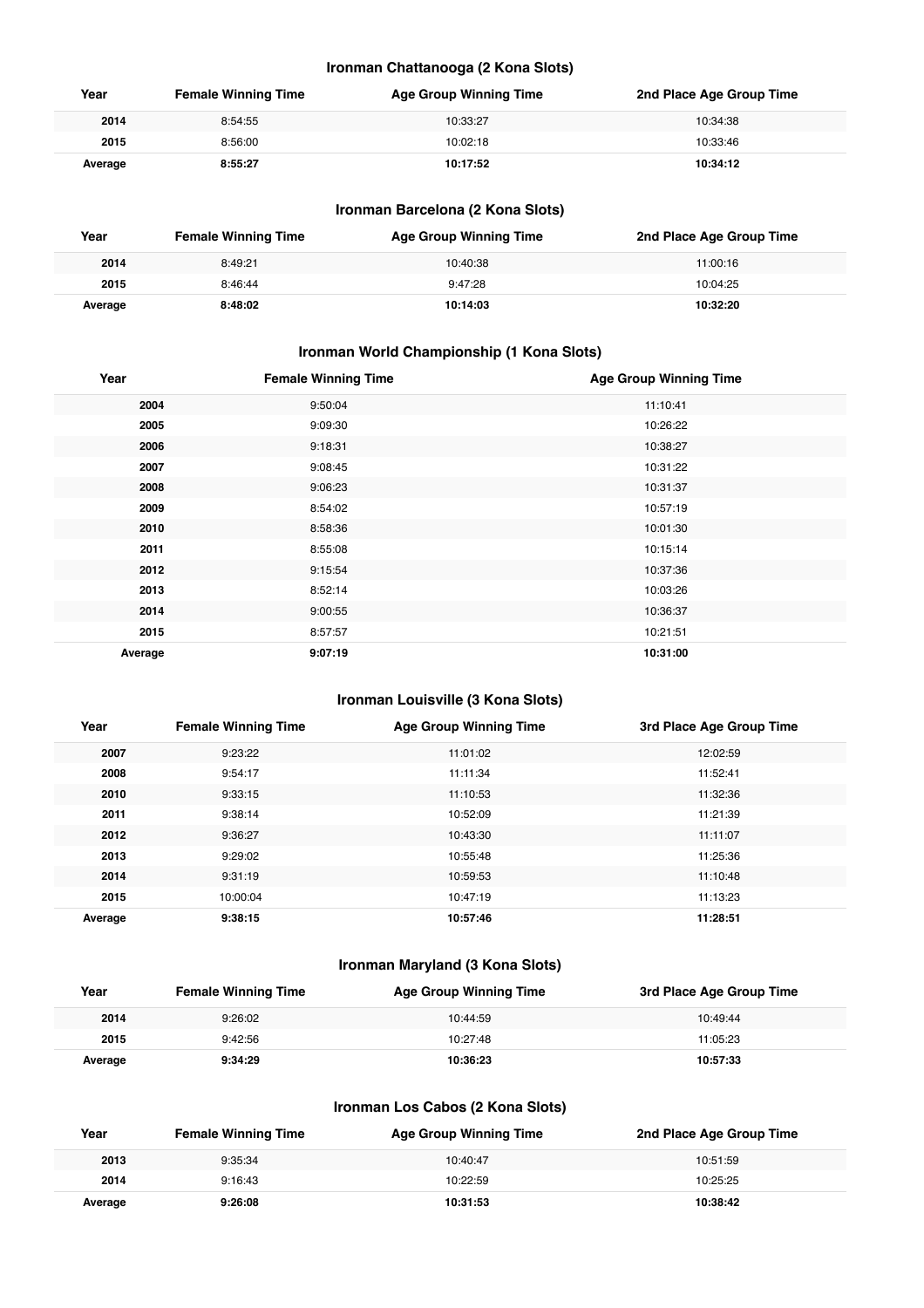#### **Ironman Florida (2 Kona Slots)**

| Year    | <b>Female Winning Time</b> | <b>Age Group Winning Time</b> | 2nd Place Age Group Time |
|---------|----------------------------|-------------------------------|--------------------------|
| 2004    | 9:28:54                    | 9:42:44                       | 10:43:17                 |
| 2005    | 9:33:09                    | 10:52:49                      | 11:08:18                 |
| 2006    | 9:28:28                    | 10:52:21                      | 10:56:25                 |
| 2007    | 9:05:35                    | 10:42:15                      | 10:51:15                 |
| 2008    | 9:07:48                    | 10:10:59                      | 10:33:06                 |
| 2009    | 9:08:38                    | 10:49:10                      | 10:55:45                 |
| 2010    | 9:07:49                    | 10:20:29                      | 10:40:57                 |
| 2011    | 8:55:10                    | 10:39:40                      | 10:41:12                 |
| 2012    | 8:51:35                    | 9:46:21                       | 10:16:48                 |
| 2013    | 8:43:07                    | 9:53:03                       | 10:29:42                 |
| 2014    | 8:01:47                    | 9:44:33                       | 10:02:20                 |
| Average | 9:02:54                    | 10:19:29                      | 10:39:55                 |

## **Ironman Fortaleza (1 Kona Slots)**

| Year    | <b>Female Winning Time</b> | <b>Age Group Winning Time</b> |
|---------|----------------------------|-------------------------------|
| 2014    | 9:09:20                    | 11:29:24                      |
| Average | 9:09:20                    | 11:29:24                      |

## **Ironman Malaysia (1 Kona Slots)**

| Year    | <b>Female Winning Time</b> | <b>Age Group Winning Time</b> |
|---------|----------------------------|-------------------------------|
| 2014    | 9:26:38                    | 12:16:56                      |
| Average | 9:26:38                    | 12:16:56                      |

## **Ironman Arizona (3 Kona Slots)**

| Year    | <b>Female Winning Time</b> | <b>Age Group Winning Time</b> | 3rd Place Age Group Time |
|---------|----------------------------|-------------------------------|--------------------------|
| 2005    | 9:44:02                    | 11:21:50                      | 12:29:52                 |
| 2006    | 9:12:53                    | 11:36:06                      | 12:09:06                 |
| 2007    | 9:36:40                    | 11:07:01                      | 12:08:51                 |
| 2008    | 9:21:06                    | 10:15:35                      | 10:54:18                 |
| 2009    | 9:21:06                    | 10:49:13                      | 10:57:44                 |
| 2010    | 9:09:19                    | 10:25:19                      | 10:53:58                 |
| 2011    | 8:36:13                    | 10:52:55                      | 11:15:45                 |
| 2012    | 9:01:41                    | 10:16:39                      | 10:48:51                 |
| 2013    | 8:52:49                    | 10:13:51                      | 10:38:51                 |
| 2014    | 8:50:41                    | 10:40:51                      | 11:02:34                 |
| Average | 9:10:39                    | 10:45:56                      | 11:19:59                 |

## **Ironman Cozumel (2 Kona Slots)**

| Year    | <b>Female Winning Time</b> | <b>Age Group Winning Time</b> | 2nd Place Age Group Time |
|---------|----------------------------|-------------------------------|--------------------------|
| 2009    | 9:06:58                    | 11:45:19                      | 12:09:40                 |
| 2010    | 9:07:08                    | 10:52:53                      | 11:02:16                 |
| 2011    | 9:14:08                    | 10:38:34                      | 10:48:26                 |
| 2012    | 9:15:38                    | 10:59:16                      | 11:20:51                 |
| 2013    | 8:52:28                    | 10:15:40                      | 10:21:36                 |
| 2014    | 9:14:07                    | 11:07:08                      | 11:15:04                 |
| Average | 9:08:24                    | 10:56:28                      | 11:09:38                 |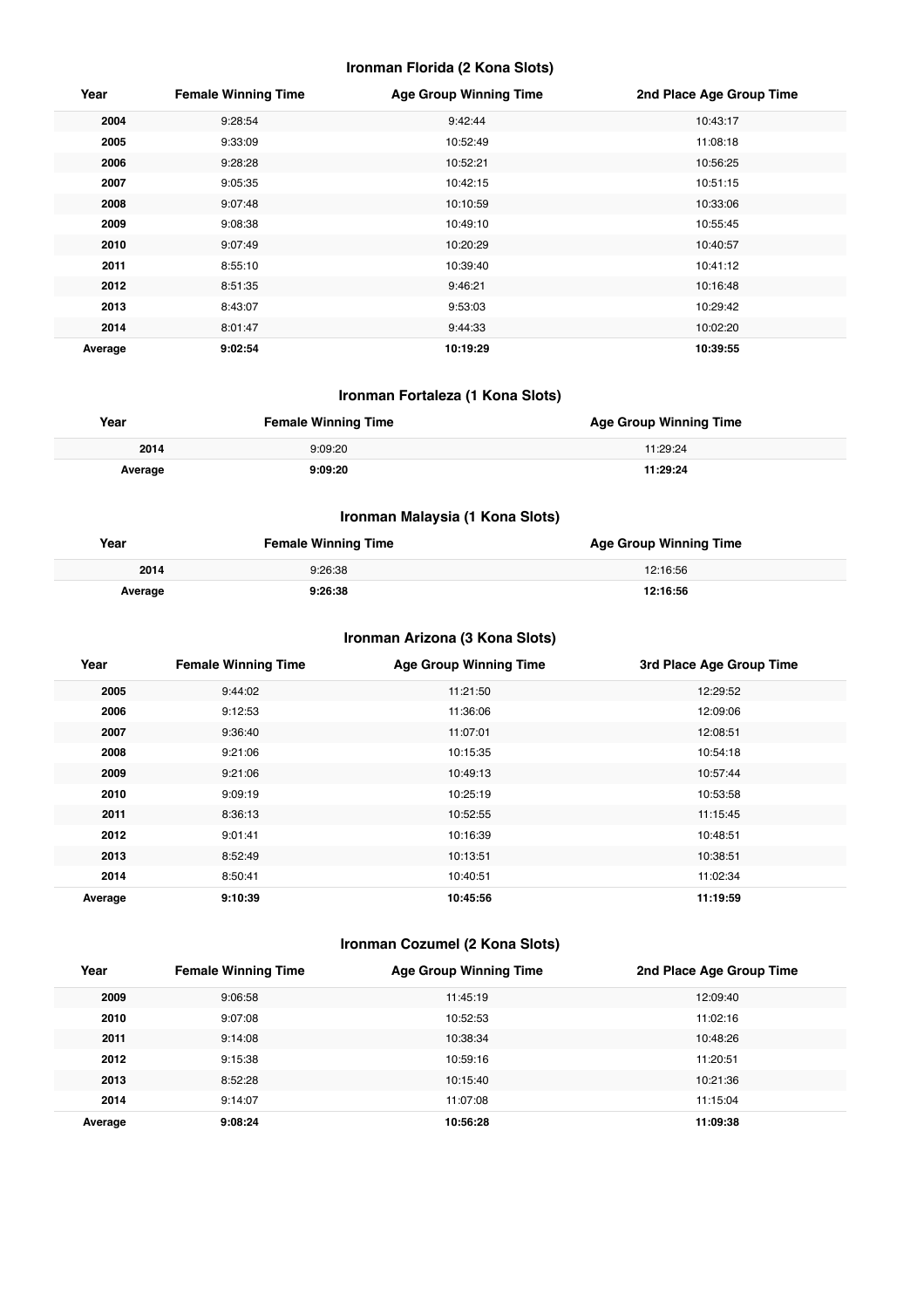## **Ironman Western Australia (2 Kona Slots)**

| Year    | <b>Female Winning Time</b> | <b>Age Group Winning Time</b> | 2nd Place Age Group Time |
|---------|----------------------------|-------------------------------|--------------------------|
| 2004    | 9:03:37                    | 11:05:16                      | 11:12:22                 |
| 2005    | 9:31:32                    | 12:50:43                      | 12:51:33                 |
| 2006    | 9:10:01                    | 11:01:04                      | 11:14:55                 |
| 2007    | 9:00:55                    | 10:04:59                      | 10:53:14                 |
| 2008    | 8:59:24                    | 10:20:08                      | 11:09:28                 |
| 2009    | 9:16:52                    | 10:44:12                      | 11:03:59                 |
| 2010    | 9:19:44                    | 10:33:30                      | 10:48:30                 |
| 2011    | 9:25:38                    | 10:46:10                      | 11:31:06                 |
| 2012    | 9:13:00                    | 10:21:04                      | 11:23:53                 |
| 2013    | 8:59:44                    | 10:42:58                      | 10:45:51                 |
| 2014    | 8:56:34                    | 10:25:03                      | 10:27:32                 |
| Average | 9:10:38                    | 10:48:38                      | 11:12:56                 |

## **Ironman New Zealand (2 Kona Slots)**

| Year    | <b>Female Winning Time</b> | <b>Age Group Winning Time</b> | 2nd Place Age Group Time |
|---------|----------------------------|-------------------------------|--------------------------|
| 2003    | 9:17:55                    | 12:29:48                      | 12:32:28                 |
| 2004    | 9:22:23                    | 11:18:54                      | 11:30:02                 |
| 2005    | 9:30:13                    | 11:59:59                      | 12:04:49                 |
| 2007    | 9:20:01                    | 11:49:57                      | 11:51:50                 |
| 2008    | 9:16:00                    | 11:38:05                      | 11:56:52                 |
| 2009    | 9:18:25                    | 10:46:11                      | 10:49:36                 |
| 2010    | 9:14:35                    | 10:03:20                      | 10:19:12                 |
| 2011    | 9:28:24                    | 10:40:47                      | 11:05:20                 |
| 2013    | 9:17:10                    | 10:53:11                      | 11:39:32                 |
| 2014    | 9:08:46                    | 10:24:33                      | 10:56:10                 |
| 2015    | 9:05:45                    | 10:53:59                      | 11:15:42                 |
| Average | 9:18:08                    | 11:10:47                      | 11:27:24                 |

## **Ironman Melbourne (2 Kona Slots)**

| Year    | <b>Female Winning Time</b> | <b>Age Group Winning Time</b> | 2nd Place Age Group Time |
|---------|----------------------------|-------------------------------|--------------------------|
| 2012    | 8:34:51                    | 10:06:22                      | 11:01:51                 |
| 2014    | 8:57:57                    | 10:00:26                      | 10:16:59                 |
| 2015    | 8:52:51                    | 10:03:41                      | 10:28:01                 |
| Average | 8:48:33                    | 10:03:29                      | 10:35:37                 |

## **Ironman South Africa (2 Kona Slots)**

| Year    | <b>Female Winning Time</b> | <b>Age Group Winning Time</b> | 2nd Place Age Group Time |
|---------|----------------------------|-------------------------------|--------------------------|
| 2007    | 9:22:00                    | 12:25:08                      | 13:06:59                 |
| 2008    | 9:27:48                    | 11:13:29                      | 11:38:50                 |
| 2009    | 9:16:32                    | 11:38:54                      | 11:47:26                 |
| 2010    | 9:16:55                    | 10:33:32                      | 11:11:18                 |
| 2011    | 8:33:56                    | 11:01:22                      | 11:29:04                 |
| 2012    | 9:47:10                    | 12:11:17                      | 12:40:43                 |
| 2013    | 9:10:58                    | 10:46:37                      | 11:06:00                 |
| 2014    | 9:31:54                    | 10:52:07                      | 11:06:27                 |
| 2015    | 9:26:56                    | 11:15:08                      | 12:00:23                 |
| Average | 9:19:21                    | 11:19:43                      | 11:47:27                 |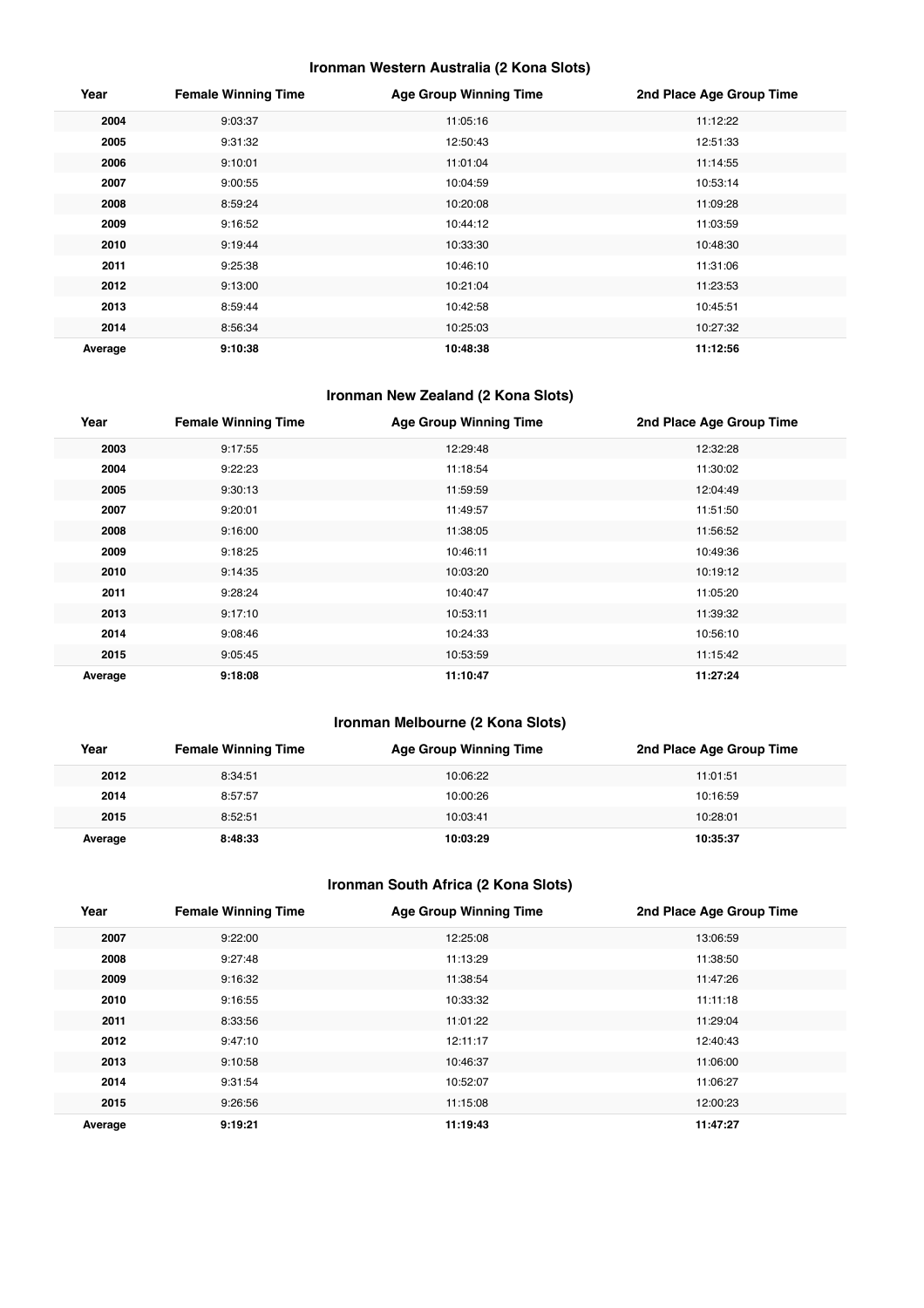## **Ironman Australia (1 Kona Slots)**

| Year    | <b>Female Winning Time</b> | <b>Age Group Winning Time</b> |
|---------|----------------------------|-------------------------------|
| 2005    | 9:13:20                    | 10:42:56                      |
| 2006    | 9:19:44                    | 10:40:47                      |
| 2007    | 9:12:59                    | 10:52:49                      |
| 2008    | 9:03:55                    | 10:51:33                      |
| 2009    | 8:57:10                    | 10:53:40                      |
| 2010    | 9:23:46                    | 11:13:11                      |
| 2011    | 9:29:54                    | 10:35:59                      |
| 2012    | 9:34:57                    | 10:27:55                      |
| 2013    | 9:34:55                    | 10:52:14                      |
| 2014    | 9:28:43                    | 10:38:35                      |
| 2015    | 9:38:24                    | 10:36:23                      |
| Average | 9:21:37                    | 10:46:00                      |

## **Ironman Texas (3 Kona Slots)**

| Year    | <b>Female Winning Time</b> | <b>Age Group Winning Time</b> | 3rd Place Age Group Time |
|---------|----------------------------|-------------------------------|--------------------------|
| 2011    | 8:57:51                    | 10:59:47                      | 11:25:02                 |
| 2012    | 8:54:58                    | 10:48:25                      | 11:12:31                 |
| 2013    | 8:49:14                    | 10:47:13                      | 11:04:42                 |
| 2014    | 8:54:42                    | 10:35:22                      | 10:52:31                 |
| 2015    | 8:55:19                    | 10:09:40                      | 10:41:36                 |
| Average | 8:54:24                    | 10:40:05                      | 11:03:16                 |

## **Ironman Lanzarote (1 Kona Slots)**

| Year    | <b>Female Winning Time</b> | <b>Age Group Winning Time</b> |
|---------|----------------------------|-------------------------------|
| 2008    | 10:02:27                   | 13:20:31                      |
| 2009    | 9:54:57                    | 12:59:25                      |
| 2010    | 10:03:52                   | 12:06:48                      |
| 2011    | 9:43:39                    | 11:28:54                      |
| 2012    | 9:58:06                    | 11:04:49                      |
| 2013    | 9:37:34                    | 11:18:54                      |
| 2014    | 9:41:40                    | 12:01:43                      |
| 2015    | 9:56:03                    | 11:50:42                      |
| Average | 9:52:17                    | 12:01:28                      |

## **Ironman Brazil (1 Kona Slots)**

| Year    | <b>Female Winning Time</b> | <b>Age Group Winning Time</b> |
|---------|----------------------------|-------------------------------|
| 2006    | 9:20:46                    | 11:44:28                      |
| 2007    | 9:12:40                    | 10:22:54                      |
| 2008    | 9:42:50                    | 10:56:17                      |
| 2009    | 9:10:15                    | 10:58:37                      |
| 2010    | 9:19:13                    | 10:33:38                      |
| 2011    | 12:40:07                   | 13:40:19                      |
| 2012    | 9:17:42                    | 11:01:05                      |
| 2013    | 9:05:53                    | 10:23:50                      |
| 2014    | 8:56:32                    | 10:31:07                      |
| 2015    | 8:59:08                    | 11:15:11                      |
| Average | 9:34:30                    | 11:08:44                      |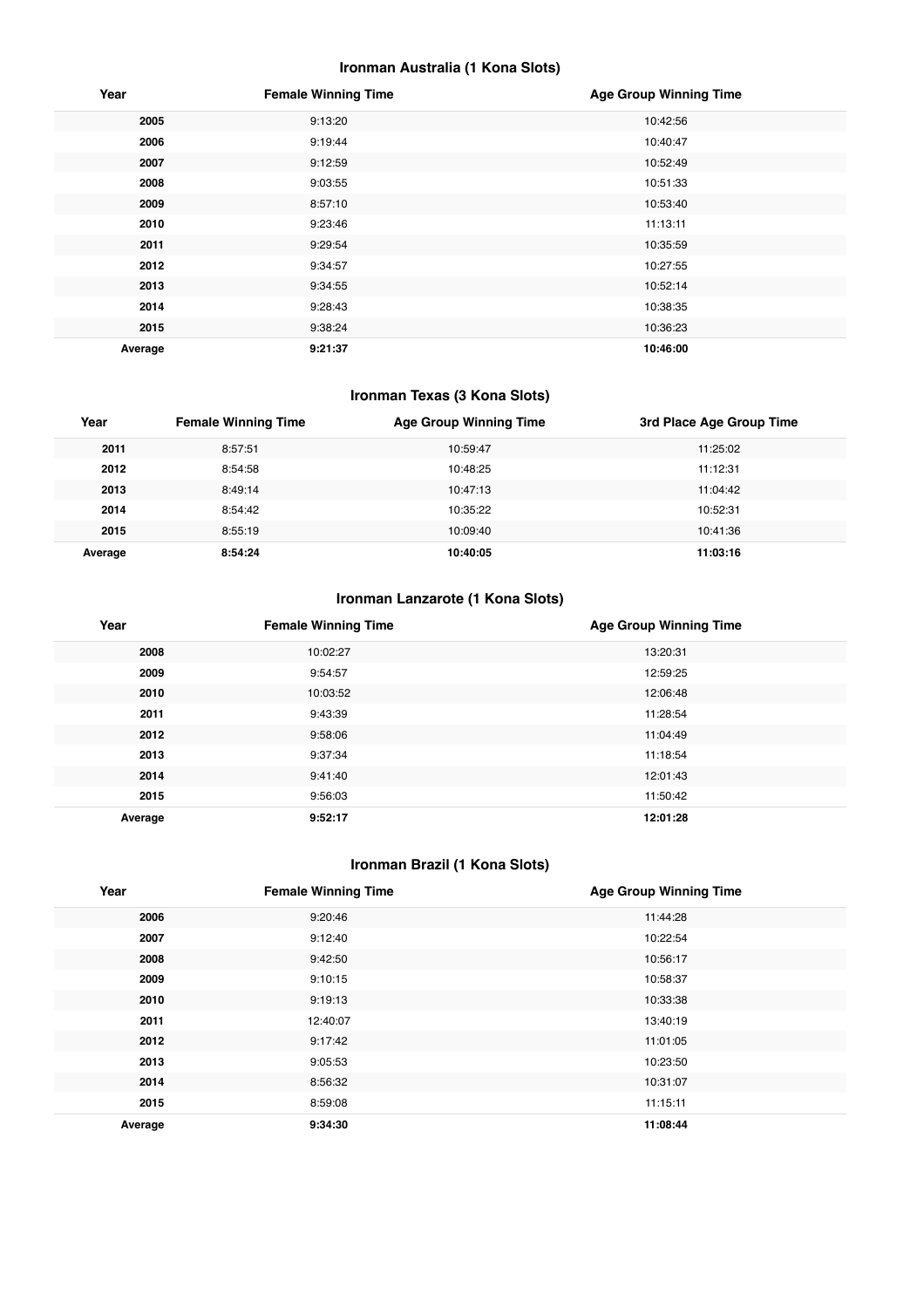## **Ironman France (1 Kona Slots)**

| Year    | <b>Female Winning Time</b> | <b>Age Group Winning Time</b> |
|---------|----------------------------|-------------------------------|
| 2005    | 10:12:29                   | 12:05:21                      |
| 2006    | 9:56:31                    | 13:18:21                      |
| 2007    | 9:49:11                    | 10:54:43                      |
| 2008    | 9:35:29                    | 11:04:53                      |
| 2009    | 9:30:29                    | 11:26:06                      |
| 2011    | 9:34:31                    | 11:10:04                      |
| 2012    | 9:16:05                    | 10:33:13                      |
| 2013    | 9:12:54                    | 10:27:35                      |
| 2014    | 9:12:21                    | 10:46:36                      |
| 2015    | 9:24:50                    | 11:37:10                      |
| Average | 9:34:29                    | 11:20:24                      |

## **Ironman Cairns (2 Kona Slots)**

| Year    | <b>Female Winning Time</b> | <b>Age Group Winning Time</b> | 2nd Place Age Group Time |
|---------|----------------------------|-------------------------------|--------------------------|
| 2012    | 9:21:00                    | 11:38:50                      | 11:55:07                 |
| 2013    | 9:19:51                    | 11:01:34                      | 11:23:44                 |
| 2014    | 9:16:58                    | 10:52:57                      | 11:07:34                 |
| 2015    | 9:11:49                    | 10:56:15                      | 11:01:25                 |
| Average | 9:17:24                    | 11:07:24                      | 11:21:57                 |

## **Ironman Austria (1 Kona Slots)**

| Year    | <b>Female Winning Time</b> | <b>Age Group Winning Time</b> |
|---------|----------------------------|-------------------------------|
| 2005    | 9:07:04                    | 10:35:30                      |
| 2006    | 9:12:09                    | 11:02:56                      |
| 2007    | 9:08:47                    | 11:09:46                      |
| 2008    | 8:47:26                    | 10:47:34                      |
| 2009    | 8:50:13                    | 10:42:58                      |
| 2010    | 9:18:50                    | 10:22:28                      |
| 2011    | 8:43:34                    | 10:12:26                      |
| 2012    | 9:09:58                    | 10:33:07                      |
| 2013    | 8:59:31                    | 9:54:38                       |
| 2014    | 8:42:42                    | 10:39:05                      |
| 2015    |                            | 10:50:09                      |
| Average | 8:10:55                    | 10:37:19                      |

## **Ironman Frankfurt (2 Kona Slots)**

| Year    | <b>Female Winning Time</b> | <b>Age Group Winning Time</b> | 2nd Place Age Group Time |
|---------|----------------------------|-------------------------------|--------------------------|
| 2003    | 9:03:11                    | 11:05:25                      | 12:04:04                 |
| 2005    | 9:15:31                    | 10:35:14                      | 11:12:38                 |
| 2006    | 9:16:17                    | 11:07:09                      | 11:08:57                 |
| 2007    | 9:04:11                    | 10:19:59                      | 11:01:05                 |
| 2008    | 8:51:24                    | 10:51:02                      | 11:09:22                 |
| 2009    | 8:58:08                    | 9:51:50                       | 10:21:51                 |
| 2010    | 9:04:27                    | 10:27:55                      | 10:56:41                 |
| 2011    | 9:12:13                    | 10:17:48                      | 10:40:11                 |
| 2012    | 8:52:33                    | 10:48:09                      | 11:25:37                 |
| 2013    | 8:56:01                    | 10:06:59                      | 10:18:15                 |
| 2014    | 8:52:40                    | 10:34:51                      | 10:47:55                 |
| 2015    | 8:51:00                    | 10:29:06                      | 11:00:13                 |
| Average | 9:01:28                    | 10:32:57                      | 11:00:34                 |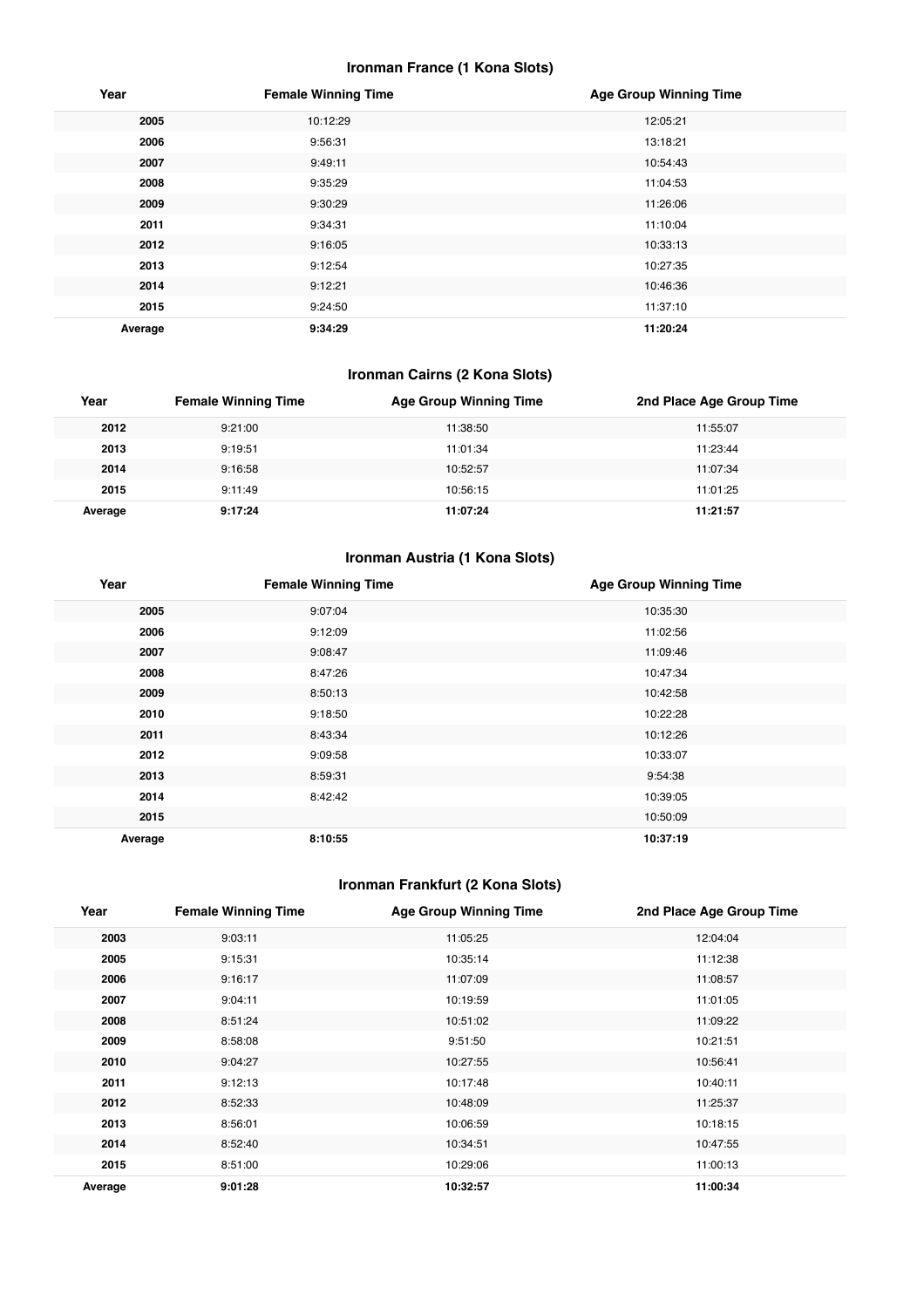## **Ironman UK (1 Kona Slots)**

| Year    | <b>Female Winning Time</b> | <b>Age Group Winning Time</b> |
|---------|----------------------------|-------------------------------|
| 2007    | 9:36:13                    | 10:07:38                      |
| 2008    | 9:49:06                    | 11:54:02                      |
| 2009    | 9:33:59                    | 12:18:21                      |
| 2010    | 10:01:02                   | 13:36:27                      |
| 2011    | 9:37:31                    | 11:09:30                      |
| 2012    | 10:08:44                   | 11:29:41                      |
| 2013    | 9:29:12                    | 12:29:05                      |
| 2014    | 9:52:12                    | 12:07:00                      |
| 2015    | 9:31:58                    | 12:46:54                      |
| Average | 9:44:26                    | 11:59:50                      |

## **Ironman Lake Placid (2 Kona Slots)**

| Year    | <b>Female Winning Time</b> | <b>Age Group Winning Time</b> | 2nd Place Age Group Time |
|---------|----------------------------|-------------------------------|--------------------------|
| 2002    | 9:29:41                    | 12:15:29                      | 12:48:10                 |
| 2003    | 9:51:55                    | 12:15:07                      | 12:25:32                 |
| 2004    | 9:24:42                    | 11:28:52                      | 11:42:31                 |
| 2006    | 10:11:35                   | 11:32:34                      | 11:52:20                 |
| 2007    | 9:40:20                    | 11:17:36                      | 11:23:16                 |
| 2008    | 9:51:00                    | 10:39:17                      | 11:20:51                 |
| 2009    | 9:29:36                    | 10:54:01                      | 11:14:04                 |
| 2010    | 9:27:30                    | 10:43:54                      | 10:58:20                 |
| 2011    | 9:19:03                    | 10:32:46                      | 10:50:57                 |
| 2012    | 9:47:39                    | 11:12:11                      | 11:15:45                 |
| 2013    | 9:35:06                    | 10:59:08                      | 11:07:05                 |
| 2014    | 9:28:28                    | 10:29:28                      | 10:32:13                 |
| 2015    | 10:13:19                   | 10:42:42                      | 11:30:40                 |
| Average | 9:40:45                    | 11:09:28                      | 11:27:49                 |

## **Ironman Switzerland (1 Kona Slots)**

| Year    | <b>Female Winning Time</b> | <b>Age Group Winning Time</b> |
|---------|----------------------------|-------------------------------|
| 2005    | 9:10:54                    | 11:35:26                      |
| 2006    | 9:24:18                    | 10:53:38                      |
| 2007    | 9:20:43                    | 11:10:20                      |
| 2008    | 9:30:12                    | 10:43:21                      |
| 2009    | 9:14:35                    | 10:23:36                      |
| 2010    | 9:00:04                    | 10:32:00                      |
| 2011    | 9:03:26                    | 11:07:55                      |
| 2012    | 9:20:16                    | 10:34:59                      |
| 2013    | 9:21:31                    | 10:45:13                      |
| 2014    | 9:13:30                    | 11:11:11                      |
| 2015    | 9:21:05                    | 10:37:38                      |
| Average | 9:16:24                    | 10:52:17                      |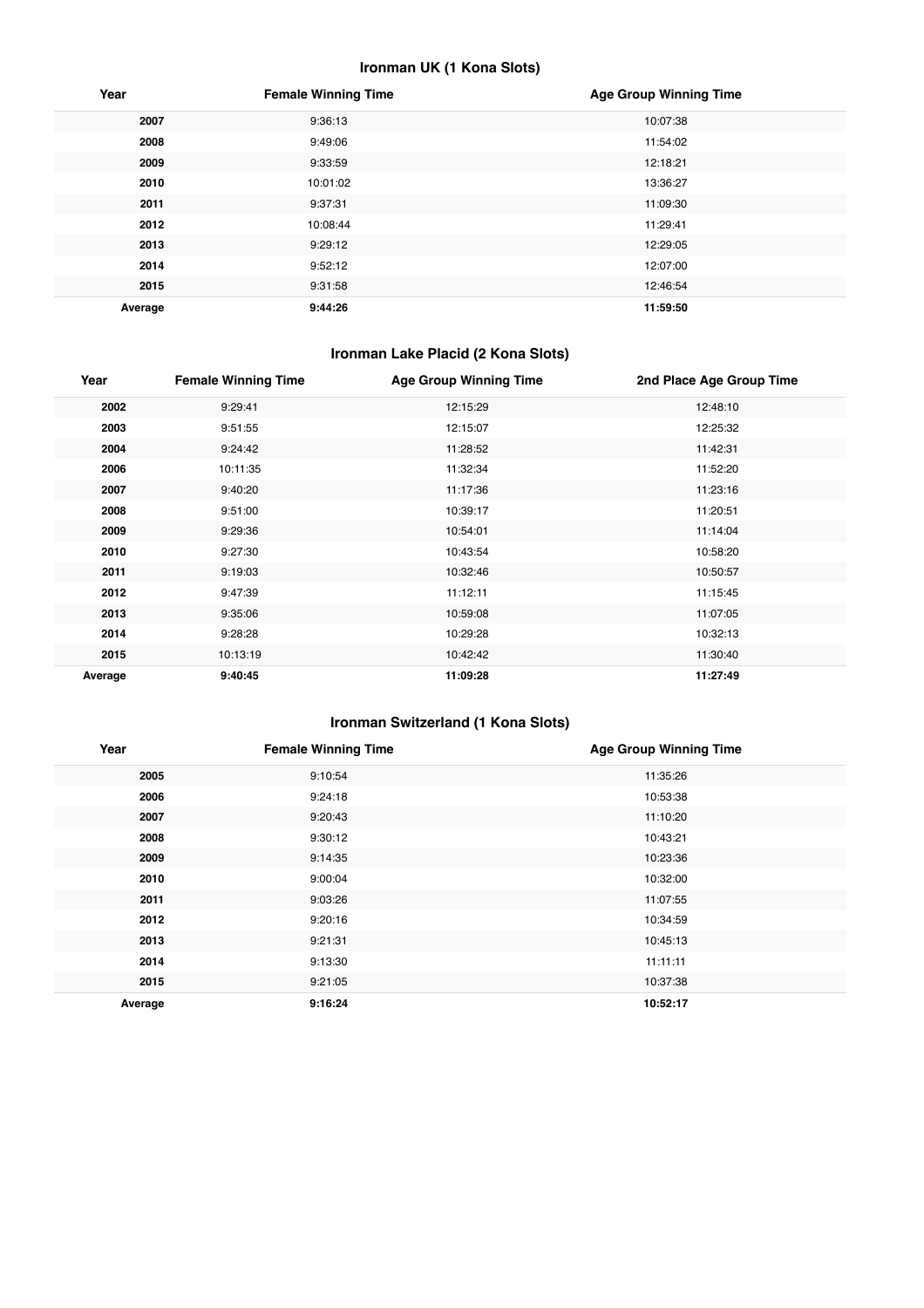#### **Ironman Canada (2 Kona Slots)**

| Year    | <b>Female Winning Time</b> | <b>Age Group Winning Time</b> | 2nd Place Age Group Time |
|---------|----------------------------|-------------------------------|--------------------------|
| 2004    | 9:16:02                    | 10:21:58                      | 10:57:36                 |
| 2005    | 9:51:31                    | 11:07:48                      | 11:17:40                 |
| 2006    | 9:25:13                    | 11:15:13                      | 11:19:15                 |
| 2007    | 9:41:01                    | 10:41:35                      | 11:19:09                 |
| 2008    | 9:17:58                    | 10:59:02                      | 11:14:04                 |
| 2009    | 9:11:20                    | 11:14:56                      | 11:26:44                 |
| 2010    | 9:13:46                    | 10:49:04                      | 10:54:01                 |
| 2011    | 9:03:13                    | 10:46:15                      | 10:56:43                 |
| 2012    | 9:44:58                    | 10:22:24                      | 10:25:29                 |
| 2013    | 9:28:13                    | 10:36:08                      | 10:41:36                 |
| 2014    | 9:46:58                    | 10:46:57                      | 11:01:12                 |
| 2015    | 9:46:19                    | 10:47:49                      | 11:08:52                 |
| Average | 9:28:52                    | 10:49:05                      | 11:03:31                 |

#### **Ironman Maastricht-Limburg (1 Kona Slots)**

| Year    | <b>Female Winning Time</b> | <b>Age Group Winning Time</b> |
|---------|----------------------------|-------------------------------|
| 2015    | 9:39:24                    | 11:23:53                      |
| ⊶verage | 9-39-24                    | 11:23:53                      |

## **Ironman Boulder (2 Kona Slots)**

| Year    | <b>Female Winning Time</b> | <b>Age Group Winning Time</b> | 2nd Place Age Group Time |
|---------|----------------------------|-------------------------------|--------------------------|
| 2014    | 9:19:54                    | 11:00:15                      | 11:03:37                 |
| 2015    | 9:53:41                    | 10:17:58                      | 10:47:27                 |
| Average | 9:36:47                    | 10:39:06                      | 10:55:32                 |

## **Ironman Sweden (2 Kona Slots)**

| Year    | <b>Female Winning Time</b> | <b>Age Group Winning Time</b> | 2nd Place Age Group Time |
|---------|----------------------------|-------------------------------|--------------------------|
| 2012    | 9:13:27                    | 10:40:29                      | 10:45:27                 |
| 2013    | 8:54:01                    | 10:55:39                      | 11:00:53                 |
| 2014    | 8:56:50                    | 10:40:16                      | 10:49:08                 |
| 2015    | 9:12:27                    | 10:25:09                      | 11:02:36                 |
| Average | 9:04:11                    | 10:40:23                      | 10:54:31                 |

## **Ironman Copenhagen (1 Kona Slots)**

| Year    | <b>Female Winning Time</b> | <b>Age Group Winning Time</b> |
|---------|----------------------------|-------------------------------|
| 2013    | 8:37:36                    | 10:51:42                      |
| 2014    | 8:53:33                    | 10:24:22                      |
| 2015    | 8:59:49                    | 10:53:02                      |
| Average | 8:50:19                    | 10:43:02                      |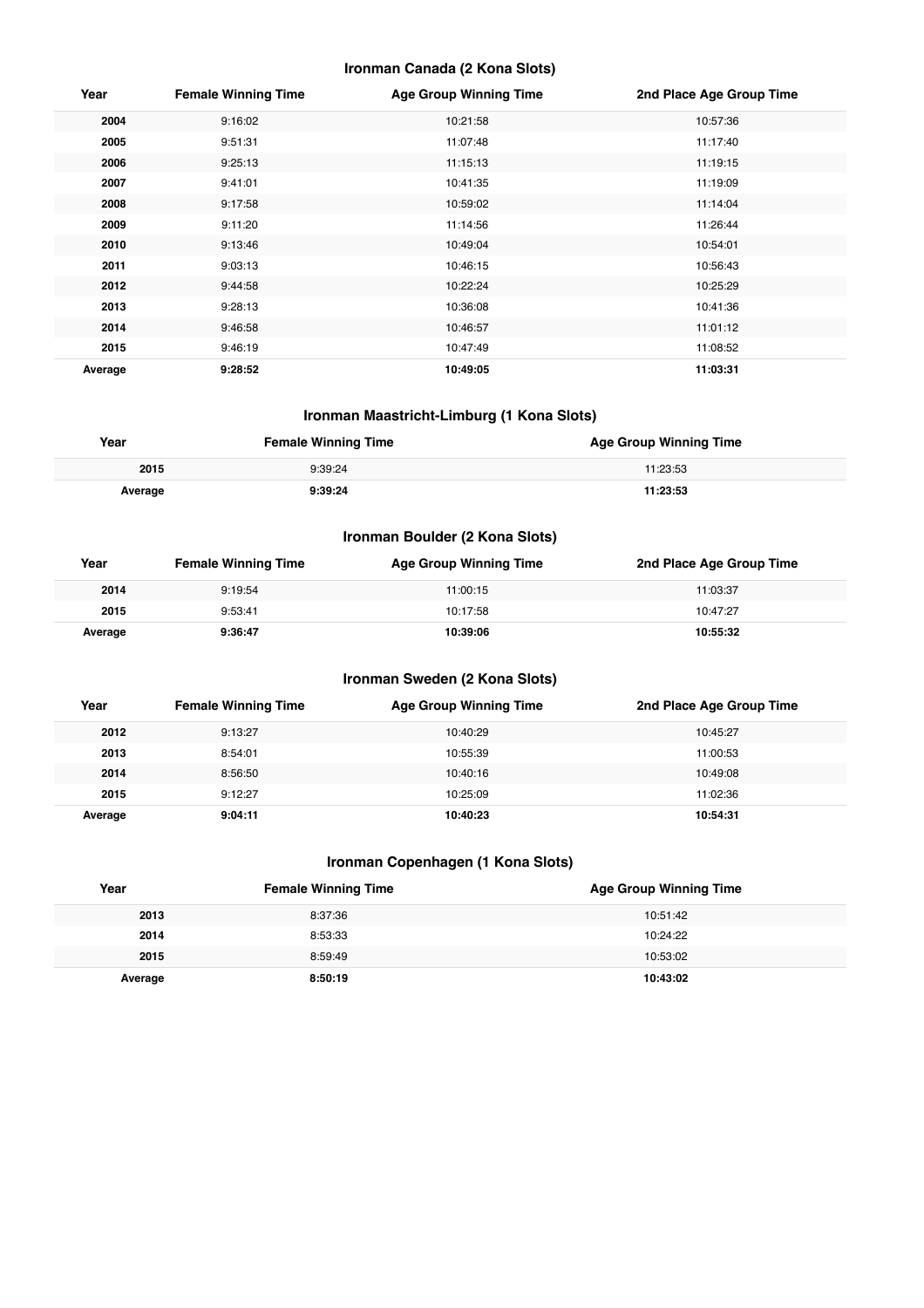## **Ironman Coeur d'Alene (1 Kona Slots)**

| Year    | <b>Female Winning Time</b> | <b>Age Group Winning Time</b> |
|---------|----------------------------|-------------------------------|
| 2003    | 9:42:08                    | 11:50:14                      |
| 2005    | 9:59:08                    | 10:19:37                      |
| 2006    | 9:31:07                    | 11:15:33                      |
| 2007    | 10:27:55                   | 11:39:10                      |
| 2008    | 9:38:58                    | 11:24:20                      |
| 2009    | 9:23:21                    | 11:26:38                      |
| 2010    | 9:17:54                    | 11:12:40                      |
| 2011    | 9:16:40                    | 10:52:06                      |
| 2012    | 9:21:44                    | 11:04:45                      |
| 2013    | 9:16:02                    | 11:17:41                      |
| 2014    | 9:34:32                    | 11:08:55                      |
| 2015    | 9:23:27                    | 11:19:07                      |
| Average | 9:34:24                    | 11:14:13                      |

#### **Ironman Mont-Tremblant (2 Kona Slots)**

| Year    | <b>Female Winning Time</b> | <b>Age Group Winning Time</b> | 2nd Place Age Group Time |
|---------|----------------------------|-------------------------------|--------------------------|
| 2012    | 9:30:46                    | 10:54:10                      | 11:06:02                 |
| 2013    | 9:07:56                    | 10:47:41                      | 10:57:50                 |
| 2014    | 9:40:26                    | 11:13:58                      | 11:25:06                 |
| 2015    | 9:09:05                    | 11:00:08                      | 11:10:05                 |
| Average | 9:22:03                    | 10:58:59                      | 11:09:45                 |

Results from Ironman.com. Tables compiled by Russ Cox (russell.m.cox@gmail.com) for www.coachcox.co.uk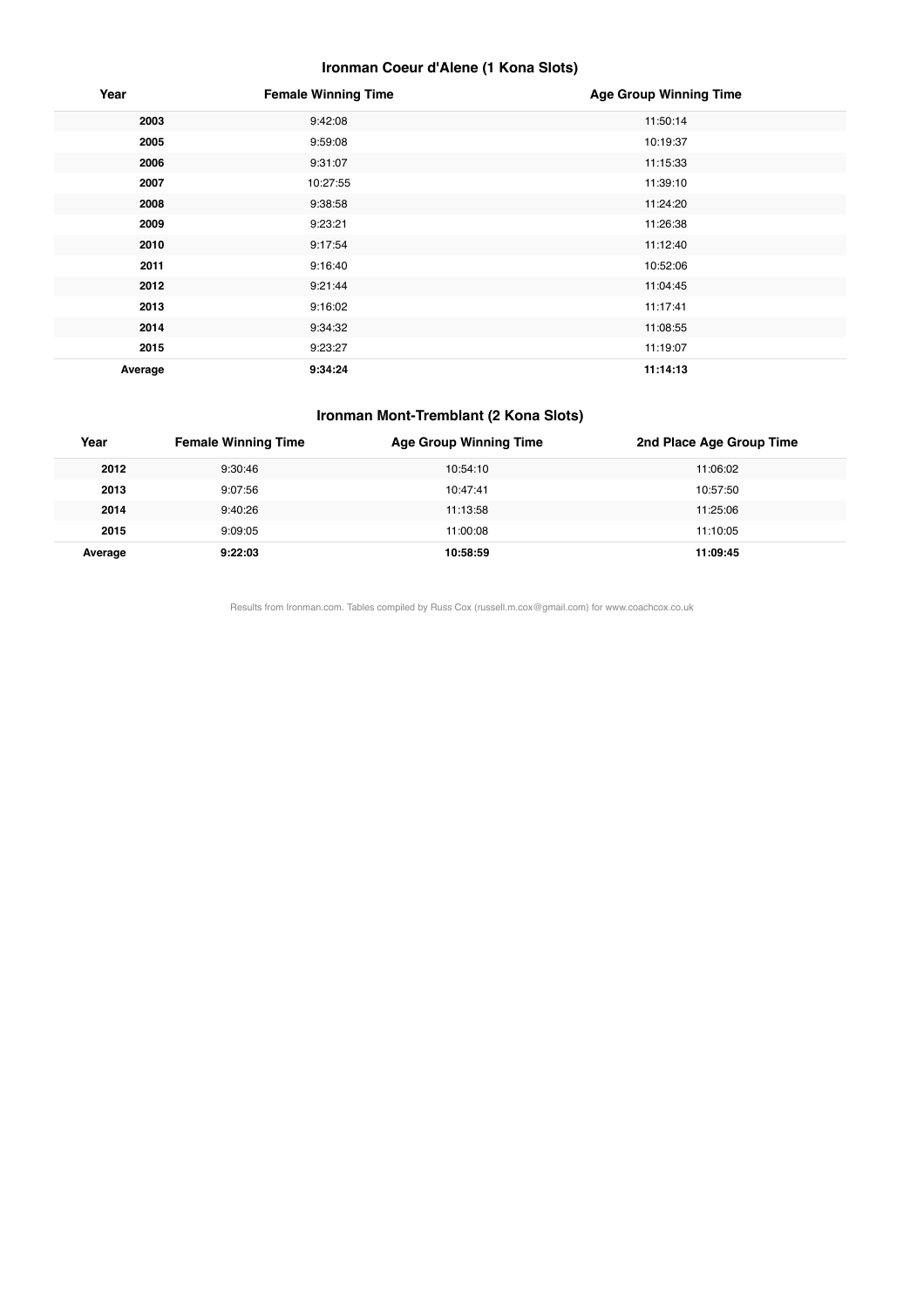## F45-49 Average Top 10 and Kona Qualifying Splits

| <b>Ironman Vichy</b>          |                     |                     |                    |                        |  |
|-------------------------------|---------------------|---------------------|--------------------|------------------------|--|
| <b>Position</b>               | <b>Average Swim</b> | <b>Average Bike</b> | <b>Average Run</b> | <b>Average Overall</b> |  |
| <b>Female Winner</b>          | 1:03:09             | 5:10:51             | 3:05:46            | 9:25:27                |  |
| <b>1st Age Grouper</b>        | 1:06:01             | 5:56:03             | 3:50:26            | 11:00:48               |  |
| 2nd Age Grouper               | 1:13:22             | 5:47:41             | 4:03:43            | 11:12:45               |  |
| 3rd Age Grouper               | 1:23:55             | 6:20:32             | 4:01:10            | 11:55:05               |  |
| 4th Age Grouper               | 1:29:03             | 6:08:17             | 4:23:33            | 12:12:27               |  |
| 5th Age Grouper               | 1:24:52             | 6:14:38             | 4:20:55            | 12:18:38               |  |
| 6th Age Grouper               | 1:08:23             | 6:14:18             | 5:00:55            | 12:34:32               |  |
| 7th Age Grouper               | 1:29:20             | 6:05:10             | 4:52:35            | 12:39:22               |  |
| 8th Age Grouper               | 1:31:18             | 6:24:30             | 4:37:26            | 12:49:46               |  |
| 9th Age Grouper               | 1:24:25             | 6:51:11             | 4:17:58            | 12:50:24               |  |
| 10th Age Grouper              | 1:26:49             | 6:42:11             | 4:35:15            | 12:55:02               |  |
| <b>Kona Qualifier Average</b> | 1:06:01             | 5:56:03             | 3:50:26            | 11:00:48               |  |
| Top 10 Age Grouper Average    | 1:21:44             | 6:16:27             | 4:24:23            | 12:14:52               |  |

#### **Ironman Muskoka**

| <b>Position</b>                   | <b>Average Swim</b> | <b>Average Bike</b> | <b>Average Run</b> | <b>Average Overall</b> |
|-----------------------------------|---------------------|---------------------|--------------------|------------------------|
| <b>Female Winner</b>              | 1:01:18             | 5:25:40             | 3:20:47            | 9:53:37                |
| <b>1st Age Grouper</b>            | 0:52:12             | 5:58:09             | 4:01:03            | 10:58:43               |
| <b>2nd Age Grouper</b>            | 1:09:46             | 5:49:28             | 4:16:05            | 11:25:28               |
| 3rd Age Grouper                   | 1:02:40             | 6:09:15             | 4:13:48            | 11:33:54               |
| 4th Age Grouper                   | 1:10:23             | 6:25:24             | 3:48:48            | 11:37:52               |
| 5th Age Grouper                   | 1:08:03             | 5:51:54             | 4:39:08            | 11:49:18               |
| 6th Age Grouper                   | 1:08:18             | 6:20:16             | 4:15:31            | 11:52:25               |
| 7th Age Grouper                   | 1:08:13             | 6:23:06             | 4:24:10            | 12:10:46               |
| 8th Age Grouper                   | 1:10:06             | 6:28:31             | 4:22:50            | 12:14:16               |
| 9th Age Grouper                   | 1:13:00             | 6:31:02             | 4:18:33            | 12:17:05               |
| 10th Age Grouper                  | 1:10:39             | 6:52:29             | 4:10:13            | 12:27:49               |
| <b>Kona Qualifier Average</b>     | 1:00:59             | 5:53:48             | 4:08:34            | 11:12:05               |
| <b>Top 10 Age Grouper Average</b> | 1:07:20             | 6:16:57             | 4:15:00            | 11:50:45               |

#### **Ironman Wisconsin**

| <b>Position</b>               | <b>Average Swim</b> | <b>Average Bike</b> | <b>Average Run</b> | <b>Average Overall</b> |
|-------------------------------|---------------------|---------------------|--------------------|------------------------|
| <b>Female Winner</b>          | 0:56:57             | 5:23:15             | 3:20:35            | 9:47:49                |
| <b>1st Age Grouper</b>        | 1:09:32             | 5:48:56             | 3:55:28            | 11:04:15               |
| 2nd Age Grouper               | 1:07:55             | 5:59:14             | 4:15:59            | 11:34:45               |
| 3rd Age Grouper               | 1:11:49             | 6:08:58             | 4:12:56            | 11:46:22               |
| 4th Age Grouper               | 1:10:32             | 6:10:39             | 4:22:32            | 11:56:44               |
| 5th Age Grouper               | 1:12:21             | 6:18:00             | 4:23:04            | 12:07:01               |
| 6th Age Grouper               | 1:19:32             | 6:17:20             | 4:24:05            | 12:14:30               |
| 7th Age Grouper               | 1:12:29             | 6:20:49             | 4:36:58            | 12:23:58               |
| 8th Age Grouper               | 1:16:01             | 6:31:19             | 4:29:28            | 12:32:42               |
| 9th Age Grouper               | 1:17:52             | 6:35:33             | 4:30:01            | 12:39:02               |
| 10th Age Grouper              | 1:17:25             | 6:23:49             | 4:49:59            | 12:46:39               |
| <b>Kona Qualifier Average</b> | 1:08:44             | 5:54:05             | 4:05:44            | 11:19:30               |
| Top 10 Age Grouper Average    | 1:13:33             | 6:15:28             | 4:24:03            | 12:06:36               |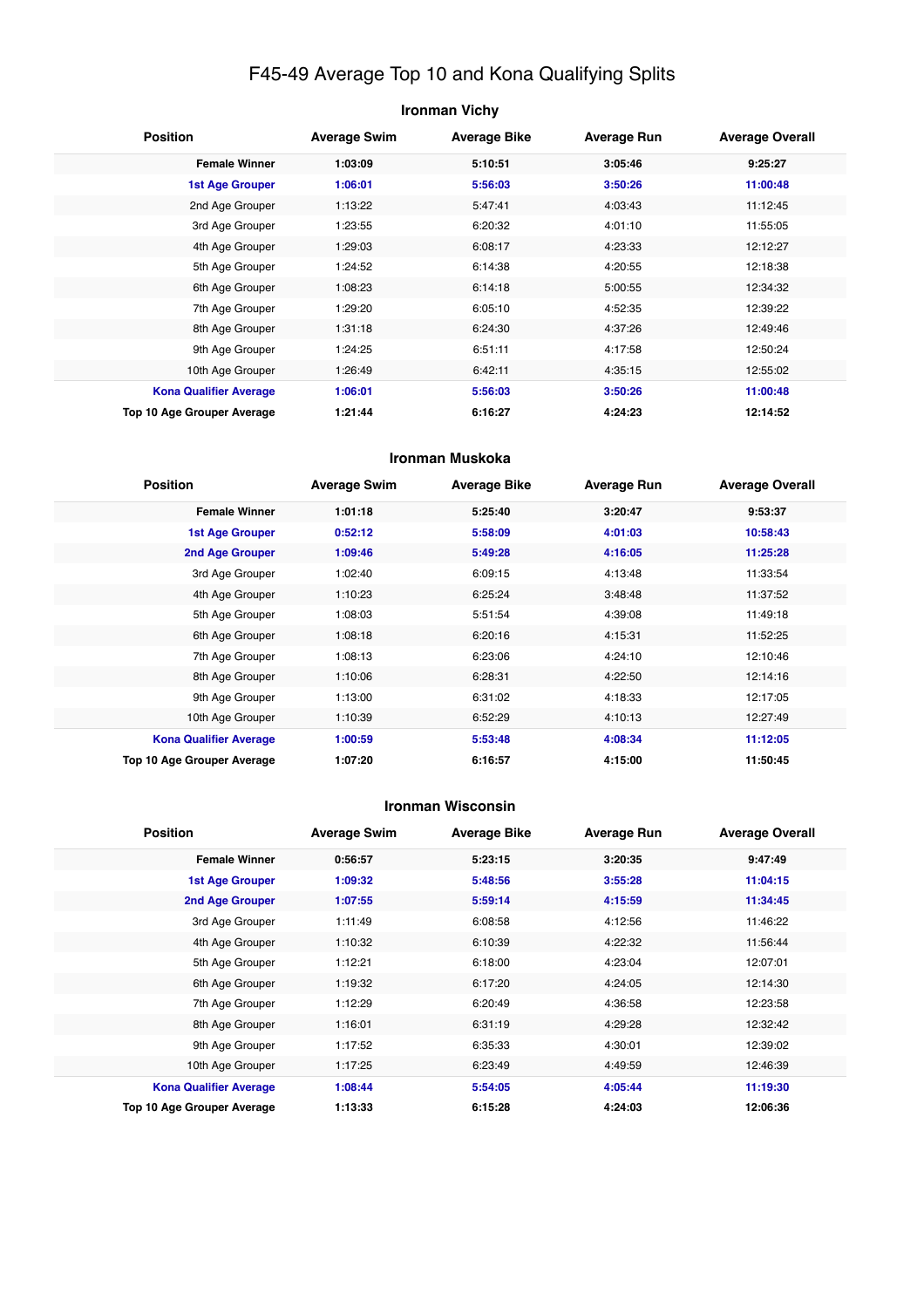#### **Ironman Wales**

| <b>Position</b>               | <b>Average Swim</b> | <b>Average Bike</b> | <b>Average Run</b> | <b>Average Overall</b> |
|-------------------------------|---------------------|---------------------|--------------------|------------------------|
| <b>Female Winner</b>          | 0:58:39             | 5:42:08             | 3:18:40            | 10:09:10               |
| <b>1st Age Grouper</b>        | 1:07:45             | 6:21:59             | 3:43:12            | 11:27:43               |
| 2nd Age Grouper               | 1:12:19             | 6:42:09             | 4:07:11            | 12:17:28               |
| 3rd Age Grouper               | 1:18:48             | 7:00:50             | 4:09:04            | 12:50:06               |
| 4th Age Grouper               | 1:14:59             | 7:10:33             | 4:26:44            | 13:09:37               |
| 5th Age Grouper               | 1:16:05             | 5:42:13             | 4:46:36            | 13:25:44               |
| 6th Age Grouper               | 1:19:18             | 7:23:35             | 4:31:36            | 13:39:00               |
| 7th Age Grouper               | 1:22:37             | 7:06:03             | 4:53:34            | 13:54:26               |
| 8th Age Grouper               | 1:21:01             | 7:44:08             | 4:42:57            | 14:10:43               |
| 9th Age Grouper               | 1:20:46             | 7:34:24             | 5:06:08            | 14:24:51               |
| 10th Age Grouper              | 1:23:52             | 7:38:24             | 5:11:27            | 14:39:21               |
| <b>Kona Qualifier Average</b> | 1:07:45             | 6:21:59             | 3:43:12            | 11:27:43               |
| Top 10 Age Grouper Average    | 1:17:45             | 7:02:26             | 4:33:51            | 13:23:54               |

#### **Ironman Lake Tahoe**

| <b>Position</b>               | <b>Average Swim</b> | <b>Average Bike</b> | <b>Average Run</b> | <b>Average Overall</b> |
|-------------------------------|---------------------|---------------------|--------------------|------------------------|
| <b>Female Winner</b>          | 0:59:46             | 5:34:49             | 3:33:30            | 10:13:54               |
| <b>1st Age Grouper</b>        | 0:59:33             | 6:08:33             | 3:59:27            | 11:20:01               |
| 2nd Age Grouper               | 1:10:51             | 6:44:59             | 3:45:10            | 11:53:39               |
| 3rd Age Grouper               | 1:11:13             | 6:44:22             | 4:11:49            | 12:20:44               |
| 4th Age Grouper               | 1:14:05             | 6:37:50             | 4:15:33            | 12:25:19               |
| 5th Age Grouper               | 1:14:33             | 6:33:12             | 4:24:39            | 12:27:49               |
| 6th Age Grouper               | 1:06:56             | 6:31:13             | 4:47:15            | 12:41:22               |
| 7th Age Grouper               | 1:12:31             | 6:33:07             | 4:47:39            | 12:48:30               |
| 8th Age Grouper               | 1:25:41             | 7:01:05             | 4:09:27            | 12:55:09               |
| 9th Age Grouper               | 1:06:03             | 6:55:18             | 5:15:56            | 13:35:20               |
| 10th Age Grouper              | 1:23:13             | 6:59:40             | 5:12:08            | 13:52:55               |
| <b>Kona Qualifier Average</b> | 1:05:12             | 6:26:46             | 3:52:19            | 11:36:50               |
| Top 10 Age Grouper Average    | 1:12:28             | 6:40:56             | 4:28:54            | 12:38:05               |

#### **Ironman Mallorca**

| <b>Position</b>               | <b>Average Swim</b> | <b>Average Bike</b> | <b>Average Run</b> | <b>Average Overall</b> |
|-------------------------------|---------------------|---------------------|--------------------|------------------------|
| <b>Female Winner</b>          | 0:56:21             | 5:09:44             | 3:12:35            | 9:24:32                |
| <b>1st Age Grouper</b>        | 1:03:17             | 5:38:38             | 3:38:55            | 10:28:53               |
| 2nd Age Grouper               | 1:04:05             | 5:41:49             | 3:59:43            | 10:55:08               |
| 3rd Age Grouper               | 1:00:10             | 5:52:28             | 4:03:17            | 11:05:06               |
| 4th Age Grouper               | 1:15:11             | 6:13:39             | 3:50:55            | 11:30:04               |
| 5th Age Grouper               | 1:11:14             | 6:05:54             | 4:01:33            | 11:31:13               |
| 6th Age Grouper               | 1:09:17             | 6:19:49             | 3:58:57            | 11:39:44               |
| 7th Age Grouper               | 1:01:38             | 6:00:48             | 4:39:28            | 11:49:43               |
| 8th Age Grouper               | 1:14:47             | 6:05:36             | 4:22:10            | 11:53:21               |
| 9th Age Grouper               | 1:16:57             | 6:13:31             | 4:13:32            | 11:54:27               |
| 10th Age Grouper              | 1:11:41             | 6:17:32             | 4:18:46            | 12:03:06               |
| <b>Kona Qualifier Average</b> | 1:03:41             | 5:40:13             | 3:49:19            | 10:42:01               |
| Top 10 Age Grouper Average    | 1:08:49             | 6:02:58             | 4:06:43            | 11:29:04               |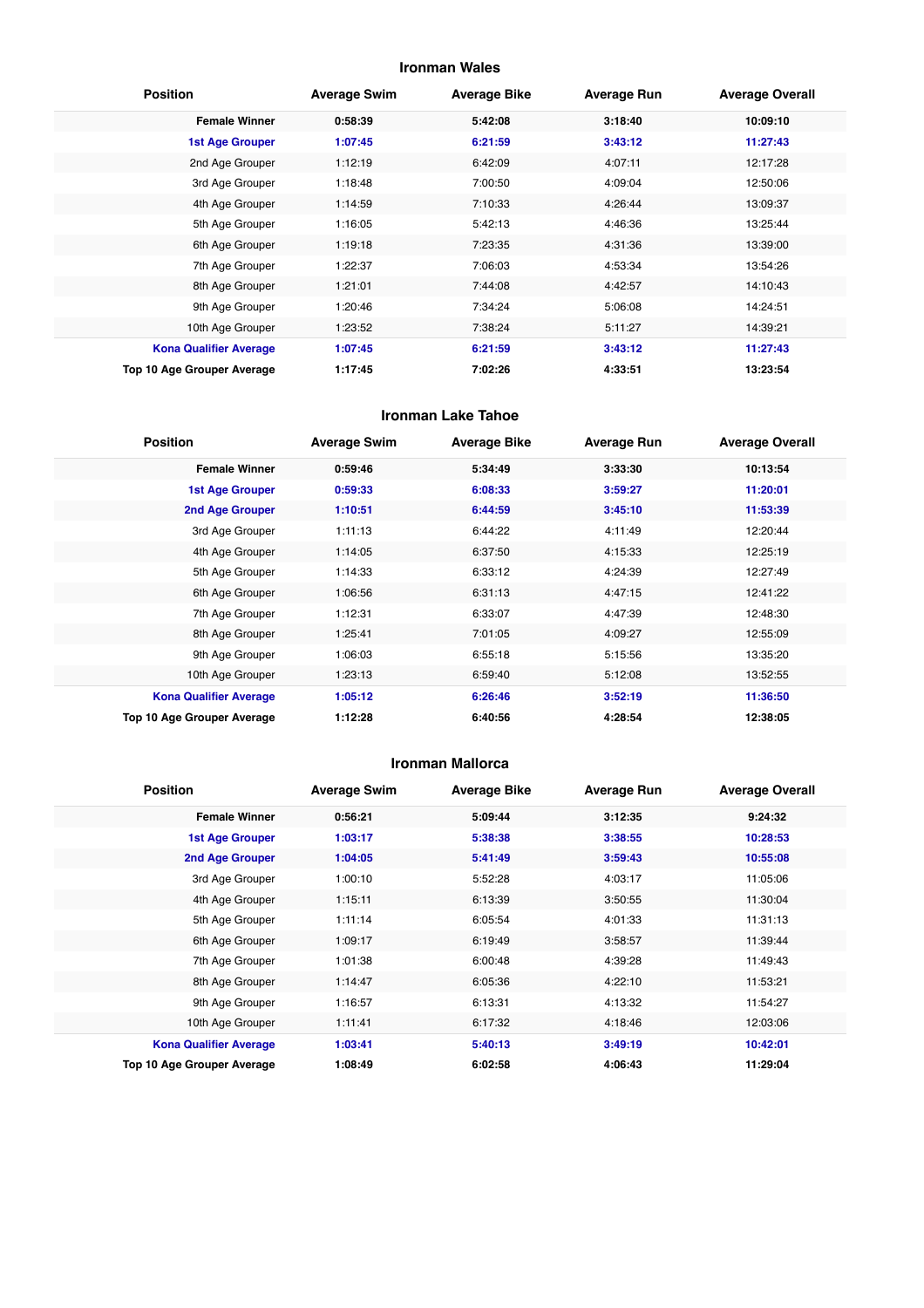## **Ironman Chattanooga**

| <b>Position</b>               | <b>Average Swim</b> | <b>Average Bike</b> | <b>Average Run</b> | <b>Average Overall</b> |
|-------------------------------|---------------------|---------------------|--------------------|------------------------|
| <b>Female Winner</b>          | 0:44:53             | 4:55:39             | 3:10:10            | 8:55:27                |
| <b>1st Age Grouper</b>        | 0:58:54             | 5:31:51             | 3:40:24            | 10:17:52               |
| 2nd Age Grouper               | 1:04:17             | 5:27:32             | 3:54:02            | 10:34:12               |
| 3rd Age Grouper               | 0:57:35             | 5:45:34             | 3:49:03            | 10:39:51               |
| 4th Age Grouper               | 1:00:42             | 5:36:46             | 4:04:09            | 10:49:03               |
| 5th Age Grouper               | 1:03:25             | 5:35:22             | 4:06:40            | 10:54:12               |
| 6th Age Grouper               | 0:58:14             | 5:35:44             | 4:26:18            | 11:08:03               |
| 7th Age Grouper               | 1:03:25             | 5:41:13             | 4:16:12            | 11:12:49               |
| 8th Age Grouper               | 0:59:56             | 5:48:36             | 4:20:10            | 11:16:08               |
| 9th Age Grouper               | 0:56:12             | 5:51:20             | 4:19:41            | 11:19:04               |
| 10th Age Grouper              | 0:58:48             | 6:01:24             | 4:11:30            | 11:20:28               |
| <b>Kona Qualifier Average</b> | 1:01:36             | 5:29:41             | 3:47:13            | 10:26:02               |
| Top 10 Age Grouper Average    | 1:00:09             | 5:41:32             | 4:06:49            | 10:57:10               |

#### **Ironman Barcelona**

| <b>Position</b>               | <b>Average Swim</b> | <b>Average Bike</b> | <b>Average Run</b> | <b>Average Overall</b> |
|-------------------------------|---------------------|---------------------|--------------------|------------------------|
| <b>Female Winner</b>          | 1:00:19             | 4:41:29             | 3:03:25            | 8:48:02                |
| <b>1st Age Grouper</b>        | 1:06:21             | 5:14:45             | 3:47:22            | 10:14:03               |
| 2nd Age Grouper               | 1:09:57             | 5:19:16             | 3:55:48            | 10:32:20               |
| 3rd Age Grouper               | 1:04:49             | 5:20:22             | 4:13:00            | 10:43:01               |
| 4th Age Grouper               | 1:10:58             | 5:29:04             | 4:00:44            | 10:46:40               |
| 5th Age Grouper               | 1:17:40             | 5:28:04             | 4:07:11            | 11:00:56               |
| 6th Age Grouper               | 1:18:54             | 5:32:02             | 4:09:32            | 11:09:08               |
| 7th Age Grouper               | 1:20:40             | 5:23:17             | 4:30:08            | 11:20:59               |
| 8th Age Grouper               | 1:17:47             | 5:47:06             | 4:17:44            | 11:31:35               |
| 9th Age Grouper               | 1:22:31             | 5:36:07             | 4:29:45            | 11:36:02               |
| 10th Age Grouper              | 1:07:56             | 5:25:24             | 5:14:15            | 11:55:09               |
| <b>Kona Qualifier Average</b> | 1:08:09             | 5:17:01             | 3:51:35            | 10:23:11               |
| Top 10 Age Grouper Average    | 1:13:45             | 5:27:33             | 4:16:33            | 11:04:59               |

## **Ironman World Championship**

| <b>Position</b>               | <b>Average Swim</b> | <b>Average Bike</b> | <b>Average Run</b> | <b>Average Overall</b> |
|-------------------------------|---------------------|---------------------|--------------------|------------------------|
| <b>Female Winner</b>          | 0:57:25             | 5:01:56             | 2:59:45            | 9:03:53                |
| <b>1st Age Grouper</b>        | 1:09:07             | 5:32:17             | 3:42:33            | 10:31:00               |
| 2nd Age Grouper               | 1:10:43             | 5:35:34             | 3:46:52            | 10:40:21               |
| 3rd Age Grouper               | 1:07:58             | 5:46:27             | 3:48:39            | 10:50:24               |
| 4th Age Grouper               | 1:09:13             | 5:43:35             | 3:56:32            | 10:57:16               |
| 5th Age Grouper               | 1:13:52             | 5:54:27             | 3:48:47            | 11:04:49               |
| 6th Age Grouper               | 1:11:13             | 5:58:09             | 3:52:41            | 11:10:26               |
| 7th Age Grouper               | 1:10:17             | 5:57:57             | 3:56:30            | 11:14:01               |
| 8th Age Grouper               | 1:12:11             | 6:04:40             | 3:51:46            | 11:17:28               |
| 9th Age Grouper               | 1:10:35             | 5:57:08             | 4:03:55            | 11:20:25               |
| 10th Age Grouper              | 1:12:22             | 5:57:39             | 4:05:41            | 11:23:12               |
| <b>Kona Qualifier Average</b> | 1:09:07             | 5:32:17             | 3:42:33            | 10:31:00               |
| Top 10 Age Grouper Average    | 1:10:45             | 5:50:47             | 3:53:23            | 11:02:56               |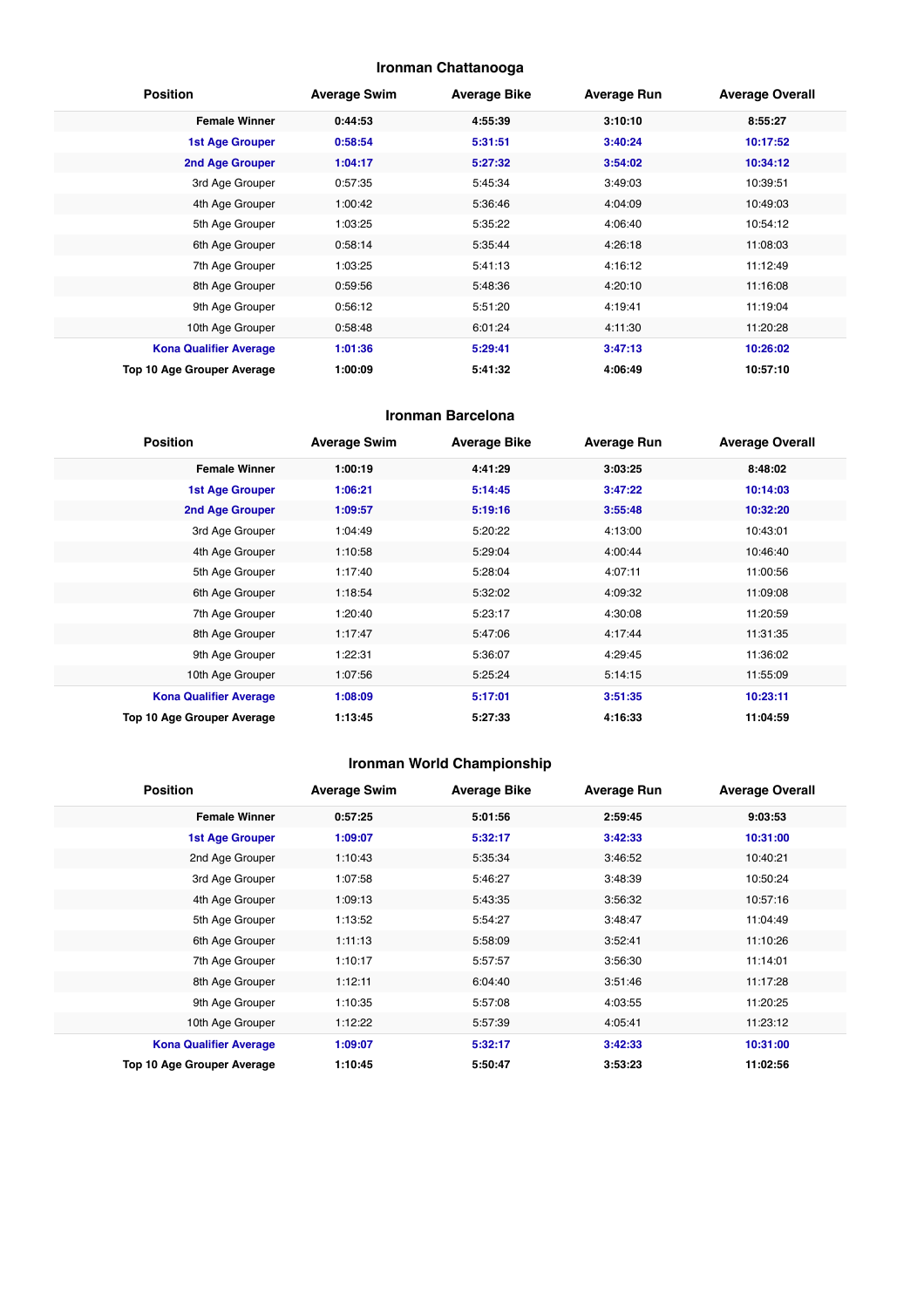#### **Ironman Louisville**

| <b>Position</b>               | <b>Average Swim</b> | <b>Average Bike</b> | <b>Average Run</b> | <b>Average Overall</b> |
|-------------------------------|---------------------|---------------------|--------------------|------------------------|
| <b>Female Winner</b>          | 0:53:32             | 5:16:29             | 3:19:50            | 9:36:15                |
| <b>1st Age Grouper</b>        | 1:04:58             | 5:44:55             | 3:58:59            | 10:57:46               |
| 2nd Age Grouper               | 1:13:54             | 5:47:09             | 4:05:36            | 11:16:40               |
| 3rd Age Grouper               | 1:12:47             | 5:54:21             | 4:11:35            | 11:28:51               |
| 4th Age Grouper               | 1:05:23             | 6:01:18             | 4:18:25            | 11:37:33               |
| 5th Age Grouper               | 1:18:12             | 6:09:59             | 4:06:46            | 11:46:40               |
| 6th Age Grouper               | 1:17:24             | 6:04:04             | 4:20:37            | 11:53:28               |
| 7th Age Grouper               | 1:16:24             | 6:14:10             | 4:23:28            | 12:03:38               |
| 8th Age Grouper               | 1:18:10             | 6:10:37             | 4:25:21            | 12:09:15               |
| 9th Age Grouper               | 1:18:09             | 6:03:36             | 4:39:28            | 12:14:48               |
| 10th Age Grouper              | 1:20:53             | 6:12:35             | 4:33:27            | 12:19:05               |
| <b>Kona Qualifier Average</b> | 1:10:33             | 5:48:48             | 4:05:23            | 11:14:26               |
| Top 10 Age Grouper Average    | 1:14:37             | 6:02:16             | 4:18:22            | 11:46:46               |

#### **Ironman Maryland**

| <b>Position</b>               | <b>Average Swim</b> | <b>Average Bike</b> | <b>Average Run</b> | <b>Average Overall</b> |
|-------------------------------|---------------------|---------------------|--------------------|------------------------|
| <b>Female Winner</b>          | 0:53:01             | 5:06:43             | 3:26:46            | 9:34:29                |
| <b>1st Age Grouper</b>        | 1:03:21             | 5:12:03             | 4:09:08            | 10:36:23               |
| 2nd Age Grouper               | 1:00:05             | 5:31:31             | 4:16:14            | 10:56:07               |
| <b>3rd Age Grouper</b>        | 1:06:25             | 5:22:52             | 4:18:26            | 10:57:33               |
| 4th Age Grouper               | 1:10:13             | 5:33:11             | 4:06:43            | 10:59:25               |
| 5th Age Grouper               | 1:04:11             | 5:31:19             | 4:15:58            | 11:05:05               |
| 6th Age Grouper               | 1:04:37             | 6:03:03             | 3:45:14            | 11:06:46               |
| 7th Age Grouper               | 1:08:27             | 5:42:55             | 4:08:32            | 11:10:31               |
| 8th Age Grouper               | 1:04:56             | 5:41:03             | 4:21:46            | 11:17:53               |
| 9th Age Grouper               | 1:02:05             | 5:40:11             | 4:23:58            | 11:19:07               |
| 10th Age Grouper              | 1:06:29             | 5:33:34             | 4:34:45            | 11:25:19               |
| <b>Kona Qualifier Average</b> | 1:03:17             | 5:22:08             | 4:14:36            | 10:50:01               |
| Top 10 Age Grouper Average    | 1:05:05             | 5:35:10             | 4:14:04            | 11:05:25               |

#### **Ironman Los Cabos**

| <b>Position</b>                   | <b>Average Swim</b> | <b>Average Bike</b> | <b>Average Run</b> | <b>Average Overall</b> |
|-----------------------------------|---------------------|---------------------|--------------------|------------------------|
| <b>Female Winner</b>              | 0:53:11             | 5:06:17             | 6:23:48            | 9:26:08                |
| <b>1st Age Grouper</b>            | 1:00:54             | 5:40:49             | 3:43:26            | 10:31:53               |
| <b>2nd Age Grouper</b>            | 1:22:10             | 2:50:38             | 7:05:06            | 10:38:42               |
| 3rd Age Grouper                   | 1:20:20             | 6:04:41             | 3:52:30            | 11:25:14               |
| 4th Age Grouper                   | 1:18:05             | 6:16:55             | 4:04:13            | 11:48:45               |
| 5th Age Grouper                   | 1:19:48             | 6:06:36             | 4:23:28            | 11:59:05               |
| 6th Age Grouper                   | 1:21:46             | 6:25:28             | 4:03:32            | 11:59:29               |
| 7th Age Grouper                   | 1:13:47             | 6:13:55             | 4:33:26            | 12:09:57               |
| 8th Age Grouper                   | 1:16:10             | 6:29:11             | 4:19:13            | 12:14:34               |
| 9th Age Grouper                   | 1:03:38             | 6:08:18             | 4:55:48            | 12:18:28               |
| 10th Age Grouper                  | 1:14:51             | 6:39:11             | 4:37:27            | 12:39:56               |
| <b>Kona Qualifier Average</b>     | 1:11:32             | 4:15:43             | 5:24:16            | 10:35:17               |
| <b>Top 10 Age Grouper Average</b> | 1:15:09             | 5:53:34             | 4:33:49            | 11:46:36               |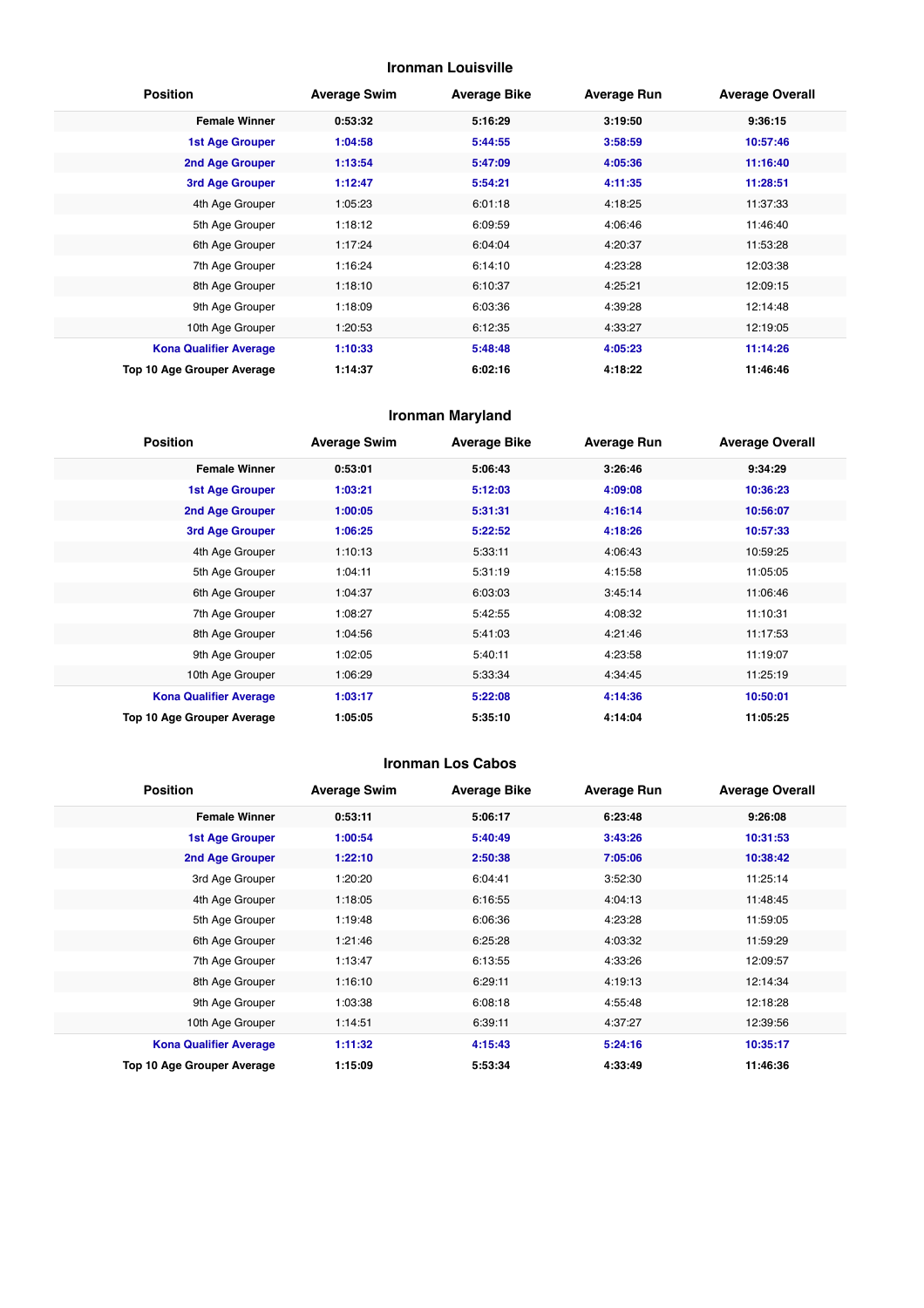#### **Ironman Florida**

| <b>Position</b>               | <b>Average Swim</b> | <b>Average Bike</b> | <b>Average Run</b> | <b>Average Overall</b> |
|-------------------------------|---------------------|---------------------|--------------------|------------------------|
| <b>Female Winner</b>          | 0:58:39             | 4:56:41             | 3:09:30            | 9:04:51                |
| <b>1st Age Grouper</b>        | 0:58:27             | 5:18:33             | 3:53:37            | 10:19:29               |
| 2nd Age Grouper               | 1:02:05             | 5:31:56             | 3:57:09            | 10:39:55               |
| 3rd Age Grouper               | 0:56:28             | 5:00:30             | 4:43:01            | 10:48:21               |
| 4th Age Grouper               | 1:06:55             | 5:35:43             | 4:04:05            | 10:56:53               |
| 5th Age Grouper               | 1:02:10             | 5:29:37             | 4:20:50            | 11:01:42               |
| 6th Age Grouper               | 1:06:21             | 5:39:07             | 4:14:50            | 11:11:06               |
| 7th Age Grouper               | 1:03:53             | 5:40:55             | 4:20:02            | 11:17:45               |
| 8th Age Grouper               | 1:04:50             | 5:50:00             | 4:14:16            | 11:21:41               |
| 9th Age Grouper               | 1:08:22             | 5:48:12             | 4:17:59            | 11:26:29               |
| 10th Age Grouper              | 1:05:01             | 5:47:44             | 4:29:32            | 11:33:10               |
| <b>Kona Qualifier Average</b> | 1:00:16             | 5:25:14             | 3:55:23            | 10:29:42               |
| Top 10 Age Grouper Average    | 1:03:27             | 5:34:14             | 4:15:32            | 11:03:39               |

#### **Ironman Fortaleza**

| <b>Position</b>               | <b>Average Swim</b> | <b>Average Bike</b> | <b>Average Run</b> | <b>Average Overall</b> |
|-------------------------------|---------------------|---------------------|--------------------|------------------------|
| <b>Female Winner</b>          | 0:51:52             | 4:57:46             | 3:15:59            | 9:09:20                |
| <b>1st Age Grouper</b>        | 1:12:09             | 5:32:05             | 4:39:14            | 11:29:24               |
| 2nd Age Grouper               | 1:18:08             | 6:06:22             | 4:20:26            | 11:51:51               |
| 3rd Age Grouper               | 1:30:34             | 6:25:46             | 4:14:11            | 12:20:04               |
| 4th Age Grouper               | 1:26:23             | 6:08:06             | 4:39:32            | 12:22:00               |
| 5th Age Grouper               | 1:30:03             | 6:05:38             | 4:42:03            | 12:27:55               |
| 6th Age Grouper               | 1:26:48             | 6:00:35             | 5:07:53            | 12:41:59               |
| 7th Age Grouper               | 1:18:30             | 6:13:14             | 5:23:53            | 13:07:20               |
| 8th Age Grouper               | 1:23:59             | 6:22:16             | 5:27:16            | 13:19:59               |
| 9th Age Grouper               | 1:20:26             | 6:49:59             | 5:16:46            | 13:36:17               |
| 10th Age Grouper              | 1:41:38             | 7:10:12             | 4:59:06            | 14:03:32               |
| <b>Kona Qualifier Average</b> | 1:12:09             | 5:32:05             | 4:39:14            | 11:29:24               |
| Top 10 Age Grouper Average    | 1:24:51             | 6:17:25             | 4:53:02            | 12:44:02               |

## **Ironman Malaysia**

| <b>Position</b>               | <b>Average Swim</b> | <b>Average Bike</b> | <b>Average Run</b> | <b>Average Overall</b> |
|-------------------------------|---------------------|---------------------|--------------------|------------------------|
| <b>Female Winner</b>          | 0:59:11             | 4:58:44             | 3:23:11            | 9:26:38                |
| <b>1st Age Grouper</b>        | 1:19:02             | 6:18:31             | 4:29:41            | 12:16:56               |
| 2nd Age Grouper               | 1:38:37             | 6:55:37             | 4:27:01            | 13:20:09               |
| 3rd Age Grouper               | 1:23:04             | 6:52:57             | 4:52:35            | 13:24:14               |
| 4th Age Grouper               | 1:33:15             | 6:39:36             | 5:54:56            | 14:25:23               |
| 5th Age Grouper               | 1:28:01             | 7:09:58             | 5:56:27            | 14:49:13               |
| 6th Age Grouper               | 2:05:09             | 7:10:51             | 5:20:52            | 14:49:33               |
| 7th Age Grouper               | 1:56:41             | 7:43:25             | 5:22:19            | 15:23:06               |
| 8th Age Grouper               | 1:48:01             | 7:35:58             | 5:57:57            | 15:37:45               |
| 9th Age Grouper               | 1:47:30             | 8:14:55             | 5:35:35            | 15:51:45               |
| 10th Age Grouper              | 1:36:43             | 6:50:16             | 7:16:17            | 15:58:09               |
| <b>Kona Qualifier Average</b> | 1:19:02             | 6:18:31             | 4:29:41            | 12:16:56               |
| Top 10 Age Grouper Average    | 1:39:36             | 7:09:12             | 5:31:22            | 14:35:37               |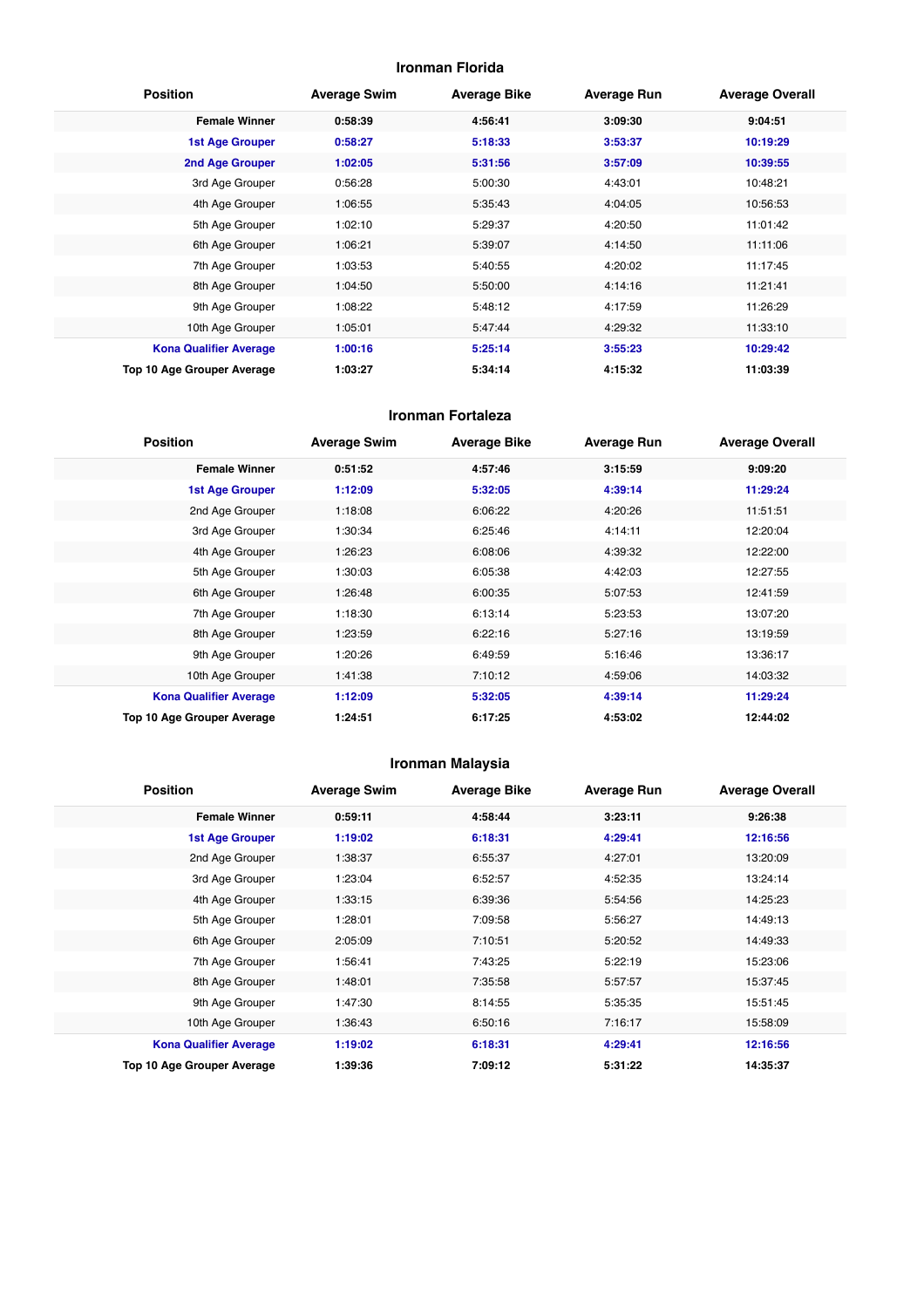#### **Ironman Arizona**

| <b>Position</b>               | <b>Average Swim</b> | <b>Average Bike</b> | <b>Average Run</b> | <b>Average Overall</b> |
|-------------------------------|---------------------|---------------------|--------------------|------------------------|
| <b>Female Winner</b>          | 0:57:13             | 5:00:14             | 3:08:59            | 9:11:01                |
| <b>1st Age Grouper</b>        | 1:06:08             | 5:31:06             | 4:00:49            | 10:45:56               |
| 2nd Age Grouper               | 1:10:23             | 5:43:40             | 4:00:32            | 11:02:53               |
| 3rd Age Grouper               | 1:10:19             | 5:45:19             | 4:15:12            | 11:19:59               |
| 4th Age Grouper               | 1:10:16             | 5:55:07             | 4:18:24            | 11:33:33               |
| 5th Age Grouper               | 1:18:28             | 5:56:01             | 4:18:19            | 11:42:25               |
| 6th Age Grouper               | 1:16:27             | 5:57:10             | 4:25:13            | 11:50:26               |
| 7th Age Grouper               | 1:18:29             | 6:00:07             | 4:23:37            | 11:53:44               |
| 8th Age Grouper               | 1:15:36             | 6:10:08             | 4:31:48            | 12:11:38               |
| 9th Age Grouper               | 1:16:00             | 6:14:18             | 4:34:36            | 12:17:17               |
| 10th Age Grouper              | 1:15:15             | 6:15:24             | 4:34:46            | 12:20:32               |
| <b>Kona Qualifier Average</b> | 1:08:52             | 5:42:43             | 4:08:06            | 11:08:15               |
| Top 10 Age Grouper Average    | 1:13:15             | 5:56:17             | 4:21:03            | 11:41:26               |

#### **Ironman Cozumel**

| <b>Position</b>               | <b>Average Swim</b> | <b>Average Bike</b> | <b>Average Run</b> | <b>Average Overall</b> |
|-------------------------------|---------------------|---------------------|--------------------|------------------------|
| <b>Female Winner</b>          | 0:49:18             | 5:00:51             | 3:11:56            | 9:08:24                |
| <b>1st Age Grouper</b>        | 1:01:28             | 5:42:59             | 4:04:45            | 10:56:28               |
| 2nd Age Grouper               | 0:59:00             | 5:46:02             | 4:08:26            | 11:09:38               |
| 3rd Age Grouper               | 1:01:07             | 5:47:04             | 4:11:04            | 11:15:22               |
| 4th Age Grouper               | 1:11:02             | 5:54:10             | 4:10:57            | 11:25:36               |
| 5th Age Grouper               | 1:11:59             | 5:58:07             | 4:12:25            | 11:31:10               |
| 6th Age Grouper               | 1:09:56             | 6:02:49             | 4:23:13            | 11:45:47               |
| 7th Age Grouper               | 1:09:31             | 6:09:41             | 4:24:18            | 11:52:49               |
| 8th Age Grouper               | 1:17:09             | 6:09:06             | 4:24:27            | 12:00:04               |
| 9th Age Grouper               | 1:18:42             | 6:12:22             | 4:22:54            | 12:04:44               |
| 10th Age Grouper              | 1:11:22             | 5:06:21             | 5:53:34            | 12:11:36               |
| <b>Kona Qualifier Average</b> | 1:00:14             | 5:44:30             | 4:06:35            | 11:03:03               |
| Top 10 Age Grouper Average    | 1:09:08             | 5:52:52             | 4:25:36            | 11:37:20               |

#### **Ironman Western Australia**

| <b>Position</b>               | <b>Average Swim</b> | <b>Average Bike</b> | <b>Average Run</b> | <b>Average Overall</b> |
|-------------------------------|---------------------|---------------------|--------------------|------------------------|
| <b>Female Winner</b>          | 0:55:48             | 4:59:23             | 3:12:57            | 9:10:38                |
| <b>1st Age Grouper</b>        | 1:08:36             | 5:34:30             | 4:01:11            | 10:48:38               |
| <b>2nd Age Grouper</b>        | 1:08:39             | 5:49:03             | 4:09:42            | 11:12:56               |
| 3rd Age Grouper               | 1:15:55             | 5:49:18             | 4:14:43            | 11:25:33               |
| 4th Age Grouper               | 1:14:11             | 5:59:41             | 4:21:56            | 11:42:09               |
| 5th Age Grouper               | 1:15:39             | 6:03:14             | 4:37:06            | 12:03:37               |
| 6th Age Grouper               | 1:14:49             | 6:14:29             | 4:34:22            | 12:10:15               |
| 7th Age Grouper               | 1:12:58             | 6:14:43             | 4:45:04            | 12:19:27               |
| 8th Age Grouper               | 1:18:57             | 6:21:58             | 4:44:47            | 12:32:59               |
| 9th Age Grouper               | 1:17:43             | 6:14:19             | 4:40:08            | 12:20:20               |
| 10th Age Grouper              | 1:14:17             | 6:13:11             | 4:50:32            | 12:25:31               |
| <b>Kona Qualifier Average</b> | 1:08:37             | 5:41:47             | 4:05:26            | 11:00:47               |
| Top 10 Age Grouper Average    | 1:14:08             | 6:03:15             | 4:29:40            | 11:53:37               |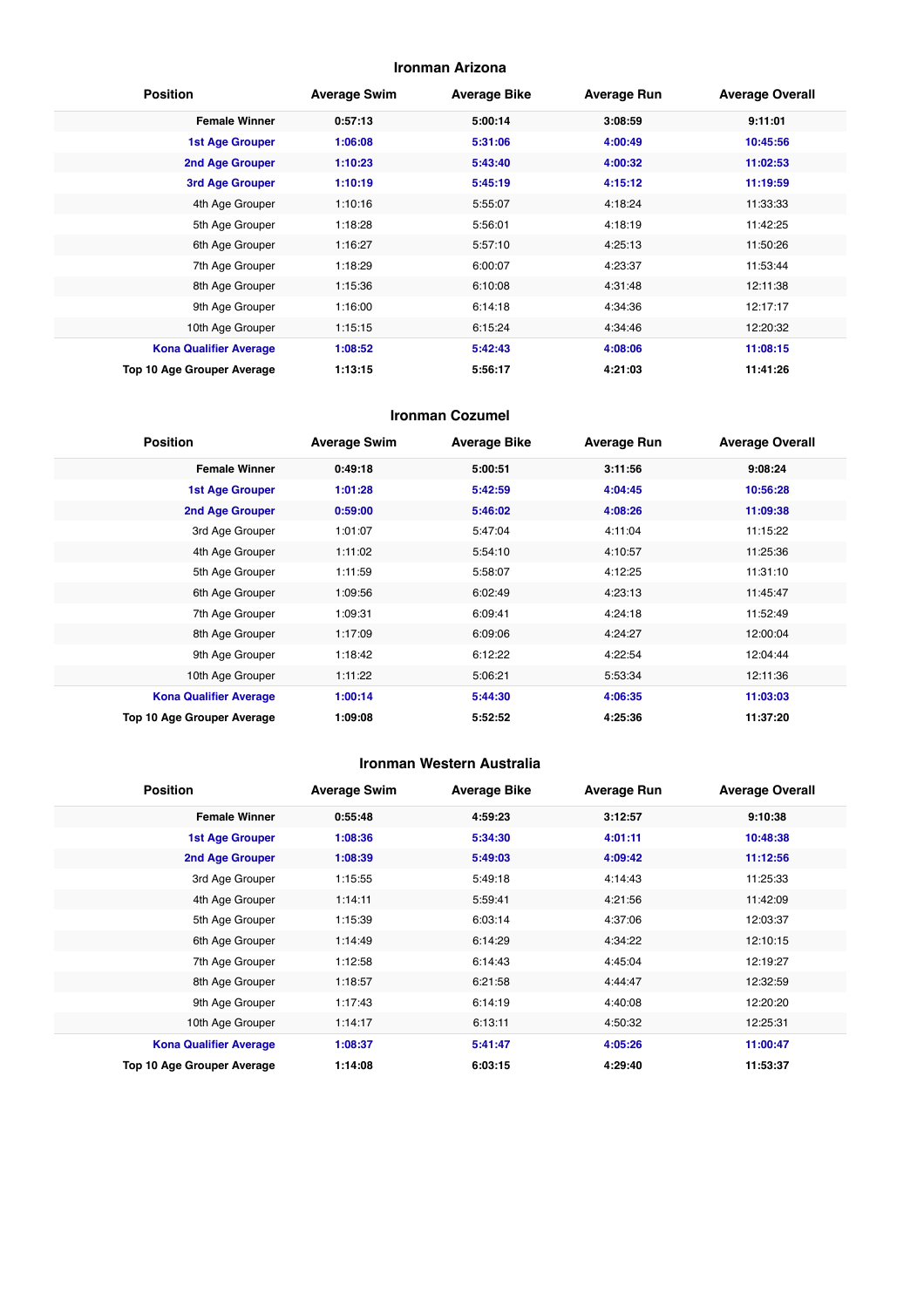#### **Ironman New Zealand**

| <b>Position</b>               | <b>Average Swim</b> | <b>Average Bike</b> | <b>Average Run</b> | <b>Average Overall</b> |
|-------------------------------|---------------------|---------------------|--------------------|------------------------|
| <b>Female Winner</b>          | 0:50:18             | 5:09:42             | 3:13:07            | 9:18:08                |
| <b>1st Age Grouper</b>        | 1:08:39             | 5:53:55             | 3:57:20            | 11:10:47               |
| 2nd Age Grouper               | 1:08:59             | 6:06:05             | 4:03:49            | 11:27:24               |
| 3rd Age Grouper               | 1:11:06             | 6:03:49             | 4:19:58            | 11:45:26               |
| 4th Age Grouper               | 1:16:22             | 6:05:55             | 4:26:17            | 11:59:09               |
| 5th Age Grouper               | 1:10:32             | 6:14:20             | 4:33:58            | 12:10:38               |
| 6th Age Grouper               | 1:15:22             | 6:24:18             | 4:30:34            | 12:22:17               |
| 7th Age Grouper               | 1:16:37             | 6:32:51             | 4:32:53            | 12:35:09               |
| 8th Age Grouper               | 1:14:22             | 6:36:25             | 4:39:58            | 12:45:33               |
| 9th Age Grouper               | 1:17:28             | 6:39:30             | 4:51:14            | 13:01:31               |
| 10th Age Grouper              | 1:13:56             | 6:44:55             | 4:58:20            | 13:12:03               |
| <b>Kona Qualifier Average</b> | 1:08:49             | 6:00:00             | 4:00:34            | 11:19:06               |
| Top 10 Age Grouper Average    | 1:13:20             | 6:20:12             | 4:29:26            | 12:15:00               |

#### **Ironman Melbourne**

| <b>Position</b>               | <b>Average Swim</b> | <b>Average Bike</b> | <b>Average Run</b> | <b>Average Overall</b> |
|-------------------------------|---------------------|---------------------|--------------------|------------------------|
| <b>Female Winner</b>          | 0:53:25             | 4:46:42             | 3:04:12            | 8:48:33                |
| <b>1st Age Grouper</b>        | 1:04:52             | 5:07:34             | 3:44:51            | 10:03:29               |
| 2nd Age Grouper               | 1:04:22             | 5:27:35             | 3:56:05            | 10:35:37               |
| 3rd Age Grouper               | 1:06:27             | 5:32:24             | 3:52:16            | 10:37:09               |
| 4th Age Grouper               | 1:11:11             | 5:30:23             | 3:56:38            | 10:44:47               |
| 5th Age Grouper               | 1:06:51             | 5:30:44             | 4:09:32            | 10:56:02               |
| 6th Age Grouper               | 1:04:05             | 5:37:52             | 4:15:19            | 11:06:36               |
| 7th Age Grouper               | 1:03:35             | 5:33:14             | 4:24:20            | 11:08:55               |
| 8th Age Grouper               | 1:15:34             | 5:42:07             | 4:12:21            | 11:17:44               |
| 9th Age Grouper               | 1:14:01             | 5:46:24             | 4:11:09            | 11:21:25               |
| 10th Age Grouper              | 1:17:05             | 5:42:21             | 4:14:42            | 11:26:50               |
| <b>Kona Qualifier Average</b> | 1:04:37             | 5:17:34             | 3:50:28            | 10:19:33               |
| Top 10 Age Grouper Average    | 1:08:48             | 5:33:04             | 4:05:43            | 10:55:51               |

#### **Ironman South Africa**

| <b>Position</b>               | <b>Average Swim</b> | <b>Average Bike</b> | <b>Average Run</b> | <b>Average Overall</b> |
|-------------------------------|---------------------|---------------------|--------------------|------------------------|
| <b>Female Winner</b>          | 0:59:05             | 5:05:20             | 3:10:03            | 9:19:21                |
| <b>1st Age Grouper</b>        | 1:20:13             | 5:46:42             | 4:02:59            | 11:19:43               |
| <b>2nd Age Grouper</b>        | 1:18:45             | 6:11:53             | 4:07:28            | 11:47:27               |
| 3rd Age Grouper               | 1:20:00             | 6:18:59             | 4:11:01            | 12:01:03               |
| 4th Age Grouper               | 1:17:19             | 6:24:27             | 4:17:37            | 12:12:34               |
| 5th Age Grouper               | 1:25:54             | 6:20:14             | 4:23:18            | 12:23:47               |
| 6th Age Grouper               | 1:25:03             | 6:32:39             | 4:20:53            | 12:33:35               |
| 7th Age Grouper               | 1:21:10             | 6:29:50             | 4:39:21            | 12:44:00               |
| 8th Age Grouper               | 1:27:21             | 6:39:09             | 4:33:37            | 12:53:48               |
| 9th Age Grouper               | 1:23:37             | 6:37:05             | 4:50:44            | 13:06:53               |
| 10th Age Grouper              | 1:31:18             | 6:47:20             | 4:42:06            | 13:17:16               |
| <b>Kona Qualifier Average</b> | 1:19:29             | 5:59:18             | 4:05:14            | 11:33:35               |
| Top 10 Age Grouper Average    | 1:23:04             | 6:24:50             | 4:24:54            | 12:26:01               |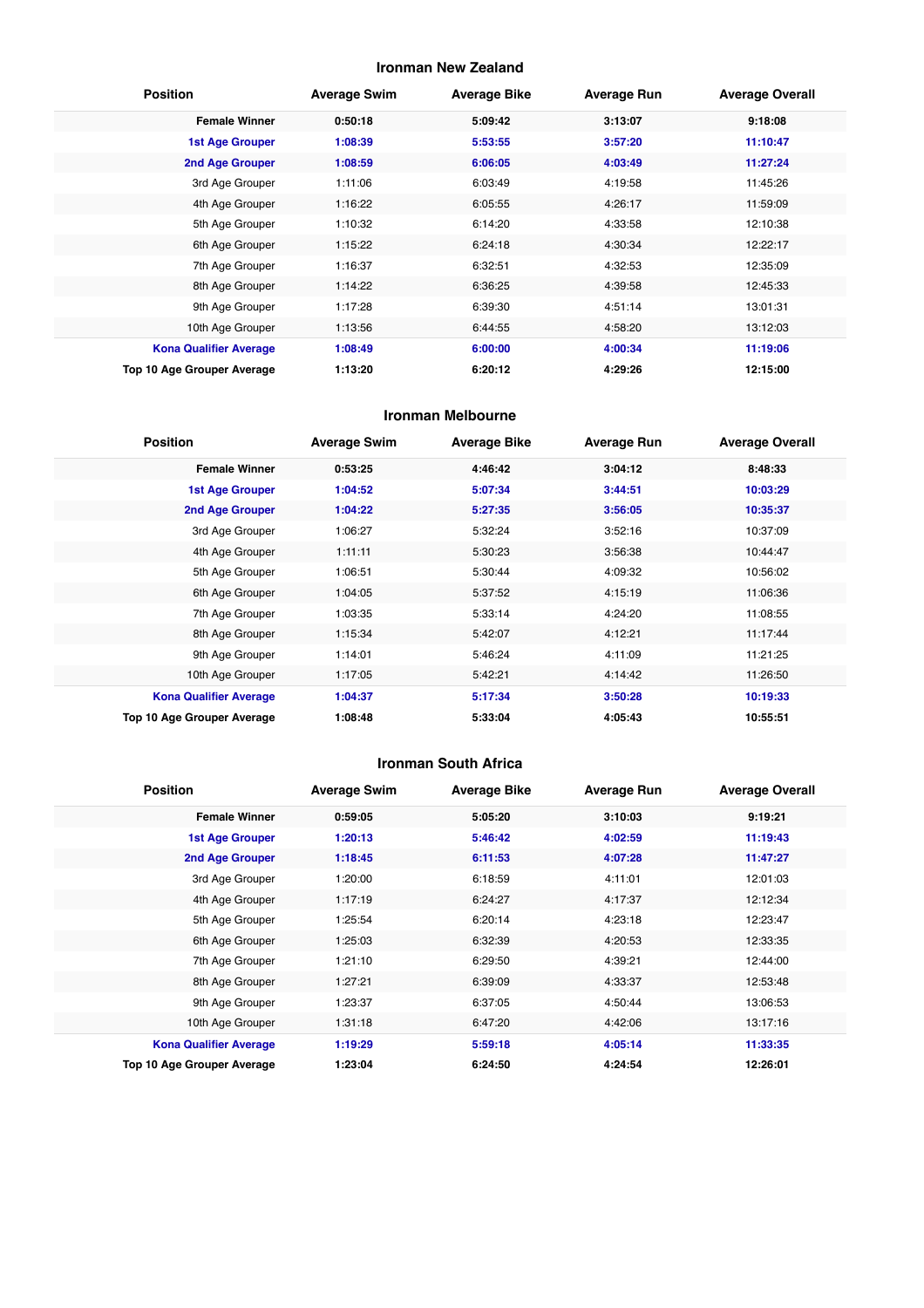#### **Ironman Australia**

| <b>Position</b>               | <b>Average Swim</b> | <b>Average Bike</b> | <b>Average Run</b> | <b>Average Overall</b> |
|-------------------------------|---------------------|---------------------|--------------------|------------------------|
| <b>Female Winner</b>          | 0:52:16             | 5:14:54             | 3:11:41            | 9:21:37                |
| <b>1st Age Grouper</b>        | 1:01:53             | 5:49:51             | 3:50:33            | 10:46:00               |
| 2nd Age Grouper               | 1:06:25             | 5:56:32             | 4:00:14            | 11:08:40               |
| 3rd Age Grouper               | 1:06:47             | 5:33:08             | 4:51:28            | 11:30:36               |
| 4th Age Grouper               | 1:08:16             | 6:13:42             | 4:12:59            | 11:40:23               |
| 5th Age Grouper               | 1:12:26             | 6:17:31             | 4:10:21            | 11:46:53               |
| 6th Age Grouper               | 1:12:30             | 6:19:08             | 4:19:34            | 11:57:30               |
| 7th Age Grouper               | 1:10:01             | 6:20:45             | 4:26:55            | 12:04:36               |
| 8th Age Grouper               | 1:13:20             | 6:25:00             | 4:31:25            | 12:17:47               |
| 9th Age Grouper               | 1:10:28             | 6:32:17             | 4:38:38            | 12:28:07               |
| 10th Age Grouper              | 1:11:07             | 6:34:02             | 4:44:27            | 12:37:28               |
| <b>Kona Qualifier Average</b> | 1:01:53             | 5:49:51             | 3:50:33            | 10:46:00               |
| Top 10 Age Grouper Average    | 1:09:19             | 6:12:12             | 4:22:39            | 11:49:48               |

#### **Ironman Texas**

| <b>Position</b>               | <b>Average Swim</b> | <b>Average Bike</b> | <b>Average Run</b> | <b>Average Overall</b> |
|-------------------------------|---------------------|---------------------|--------------------|------------------------|
| <b>Female Winner</b>          | 0:54:44             | 5:01:01             | 3:05:21            | 8:54:24                |
| <b>1st Age Grouper</b>        | 1:10:51             | 5:29:24             | 3:51:57            | 10:40:05               |
| 2nd Age Grouper               | 1:14:52             | 5:31:46             | 3:54:39            | 10:49:55               |
| 3rd Age Grouper               | 1:16:00             | 5:29:31             | 4:09:17            | 11:03:16               |
| 4th Age Grouper               | 1:15:42             | 5:38:01             | 4:04:12            | 11:06:33               |
| 5th Age Grouper               | 1:15:59             | 5:31:12             | 4:16:49            | 11:12:31               |
| 6th Age Grouper               | 1:11:29             | 5:41:45             | 4:18:36            | 11:20:20               |
| 7th Age Grouper               | 1:18:31             | 5:37:42             | 4:19:39            | 11:28:16               |
| 8th Age Grouper               | 1:17:36             | 5:46:00             | 4:28:50            | 11:44:10               |
| 9th Age Grouper               | 1:24:49             | 5:41:30             | 4:32:30            | 11:49:01               |
| 10th Age Grouper              | 1:17:05             | 5:58:09             | 4:30:04            | 11:56:10               |
| <b>Kona Qualifier Average</b> | 1:13:55             | 5:30:14             | 3:58:37            | 10:51:05               |
| Top 10 Age Grouper Average    | 1:16:17             | 5:38:30             | 4:14:39            | 11:19:02               |

#### **Ironman Lanzarote**

| <b>Position</b>               | <b>Average Swim</b> | <b>Average Bike</b> | <b>Average Run</b> | <b>Average Overall</b> |
|-------------------------------|---------------------|---------------------|--------------------|------------------------|
| <b>Female Winner</b>          | 0:55:38             | 5:39:59             | 3:09:28            | 9:52:17                |
| <b>1st Age Grouper</b>        | 1:09:52             | 6:37:05             | 4:02:05            | 12:01:28               |
| 2nd Age Grouper               | 1:08:34             | 6:44:42             | 4:12:14            | 12:18:36               |
| 3rd Age Grouper               | 1:15:36             | 6:52:26             | 4:20:46            | 12:44:48               |
| 4th Age Grouper               | 1:05:34             | 6:09:31             | 5:47:39            | 13:17:12               |
| 5th Age Grouper               | 1:19:00             | 7:15:11             | 4:46:11            | 13:37:47               |
| 6th Age Grouper               | 1:19:13             | 7:27:08             | 4:49:05            | 13:53:29               |
| 7th Age Grouper               | 1:25:17             | 7:29:09             | 4:56:28            | 14:12:00               |
| 8th Age Grouper               | 1:27:37             | 8:02:42             | 4:41:42            | 14:31:05               |
| 9th Age Grouper               | 1:22:51             | 7:43:51             | 4:55:58            | 14:22:49               |
| 10th Age Grouper              | 1:21:48             | 7:45:39             | 5:12:02            | 14:37:23               |
| <b>Kona Qualifier Average</b> | 1:09:52             | 6:37:05             | 4:02:05            | 12:01:28               |
| Top 10 Age Grouper Average    | 1:17:17             | 7:11:18             | 4:45:16            | 13:30:41               |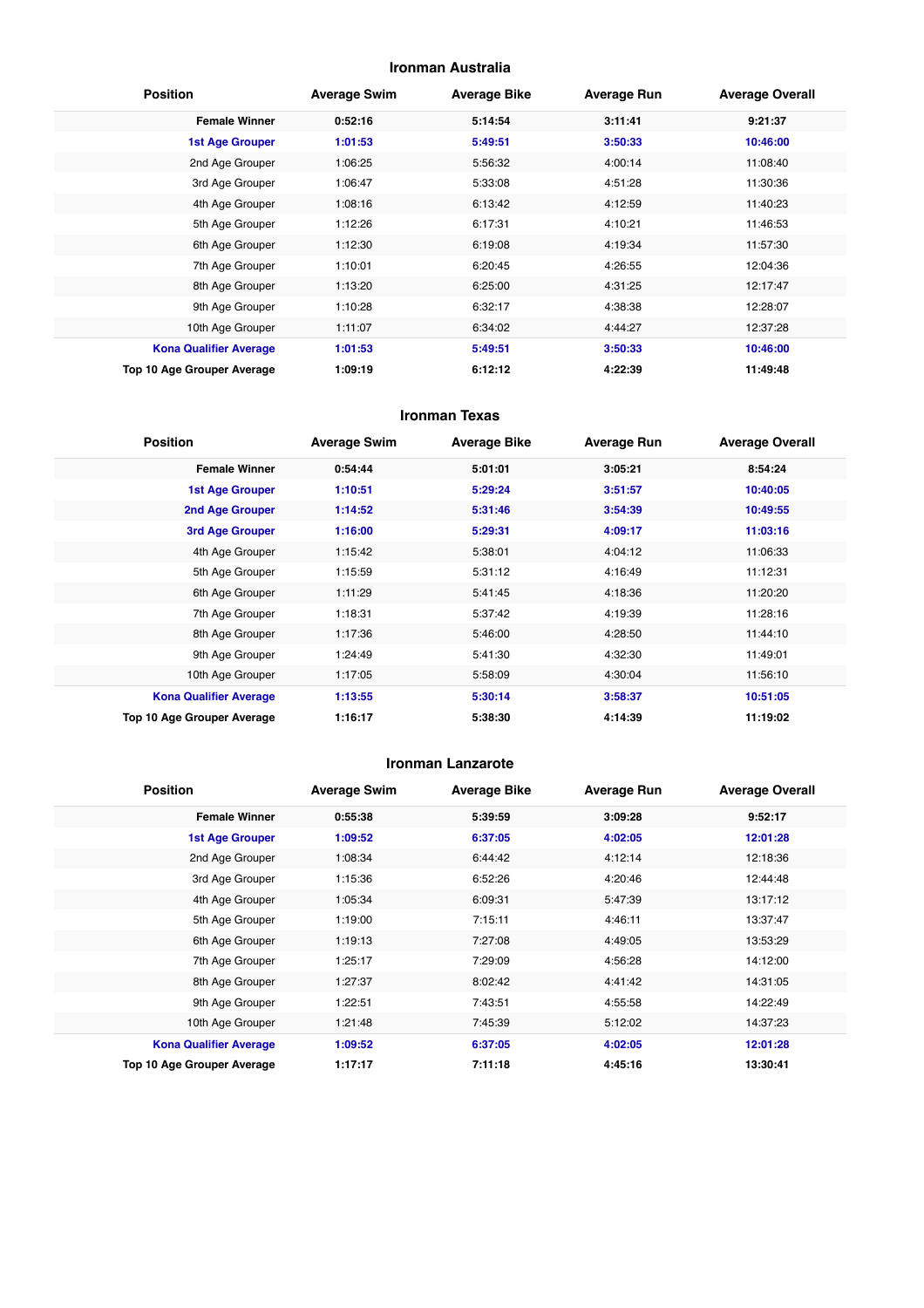#### **Ironman Brazil**

| <b>Position</b>               | <b>Average Swim</b> | <b>Average Bike</b> | <b>Average Run</b> | <b>Average Overall</b> |
|-------------------------------|---------------------|---------------------|--------------------|------------------------|
| <b>Female Winner</b>          | 0:56:08             | 4:58:02             | 3:59:39            | 9:34:30                |
| <b>1st Age Grouper</b>        | 1:07:26             | 5:04:01             | 3:34:59            | 11:08:44               |
| 2nd Age Grouper               | 1:12:27             | 5:16:39             | 3:43:52            | 11:38:11               |
| 3rd Age Grouper               | 1:17:08             | 5:26:06             | 3:48:54            | 11:57:28               |
| 4th Age Grouper               | 1:15:53             | 5:29:58             | 3:58:47            | 12:10:57               |
| 5th Age Grouper               | 1:15:40             | 5:34:38             | 4:13:04            | 12:30:24               |
| 6th Age Grouper               | 1:28:48             | 5:45:53             | 4:19:50            | 13:04:21               |
| 7th Age Grouper               | 1:22:38             | 5:08:00             | 4:01:55            | 13:17:21               |
| 8th Age Grouper               | 1:26:40             | 6:06:24             | 4:27:37            | 13:31:04               |
| 9th Age Grouper               | 1:25:53             | 6:10:58             | 4:40:14            | 13:52:04               |
| 10th Age Grouper              | 1:28:10             | 6:07:32             | 5:06:17            | 14:16:16               |
| <b>Kona Qualifier Average</b> | 1:07:26             | 5:04:01             | 3:34:59            | 11:08:44               |
| Top 10 Age Grouper Average    | 1:20:04             | 5:37:01             | 4:11:33            | 12:44:41               |

#### **Ironman France**

| <b>Position</b>                   | <b>Average Swim</b> | <b>Average Bike</b> | <b>Average Run</b> | <b>Average Overall</b> |
|-----------------------------------|---------------------|---------------------|--------------------|------------------------|
| <b>Female Winner</b>              | 0:57:30             | 5:23:21             | 3:07:26            | 9:34:29                |
| <b>1st Age Grouper</b>            | 1:09:35             | 6:07:11             | 3:50:58            | 11:20:24               |
| 2nd Age Grouper                   | 1:10:26             | 6:27:54             | 4:09:51            | 11:52:24               |
| 3rd Age Grouper                   | 1:18:55             | 6:34:41             | 4:15:11            | 12:22:14               |
| 4th Age Grouper                   | 1:17:20             | 6:43:08             | 4:21:51            | 12:37:38               |
| 5th Age Grouper                   | 1:06:02             | 6:42:17             | 4:46:59            | 12:59:54               |
| 6th Age Grouper                   | 1:14:15             | 6:47:44             | 4:47:06            | 13:06:50               |
| 7th Age Grouper                   | 1:17:35             | 6:49:08             | 5:00:58            | 13:25:21               |
| 8th Age Grouper                   | 1:17:55             | 7:07:41             | 4:49:21            | 13:35:54               |
| 9th Age Grouper                   | 1:13:47             | 7:03:55             | 5:12:07            | 13:59:33               |
| 10th Age Grouper                  | 1:24:39             | 7:02:13             | 5:06:42            | 13:52:14               |
| <b>Kona Qualifier Average</b>     | 1:09:35             | 6:07:11             | 3:50:58            | 11:20:24               |
| <b>Top 10 Age Grouper Average</b> | 1:14:43             | 6:42:52             | 4:35:26            | 12:50:03               |

#### **Ironman Cairns**

| <b>Position</b>               | <b>Average Swim</b> | <b>Average Bike</b> | <b>Average Run</b> | <b>Average Overall</b> |
|-------------------------------|---------------------|---------------------|--------------------|------------------------|
| <b>Female Winner</b>          | 0:53:21             | 5:09:07             | 3:10:14            | 9:17:24                |
| <b>1st Age Grouper</b>        | 1:11:53             | 5:42:10             | 4:05:17            | 11:07:24               |
| <b>2nd Age Grouper</b>        | 1:13:54             | 5:49:42             | 4:07:48            | 11:21:57               |
| 3rd Age Grouper               | 1:05:18             | 5:44:51             | 4:37:10            | 11:36:31               |
| 4th Age Grouper               | 1:20:07             | 6:06:43             | 4:13:10            | 11:50:56               |
| 5th Age Grouper               | 1:12:22             | 6:03:09             | 4:38:15            | 12:04:25               |
| 6th Age Grouper               | 1:19:16             | 5:56:26             | 4:53:27            | 12:19:19               |
| 7th Age Grouper               | 1:18:10             | 6:36:21             | 4:32:31            | 12:41:13               |
| 8th Age Grouper               | 1:18:52             | 6:31:41             | 4:48:31            | 12:53:07               |
| 9th Age Grouper               | 1:20:12             | 6:44:06             | 4:40:24            | 12:55:22               |
| 10th Age Grouper              | 1:20:16             | 6:38:32             | 5:01:04            | 13:12:54               |
| <b>Kona Qualifier Average</b> | 1:12:53             | 5:45:56             | 4:06:32            | 11:14:40               |
| Top 10 Age Grouper Average    | 1:16:02             | 6:11:22             | 4:33:46            | 12:12:19               |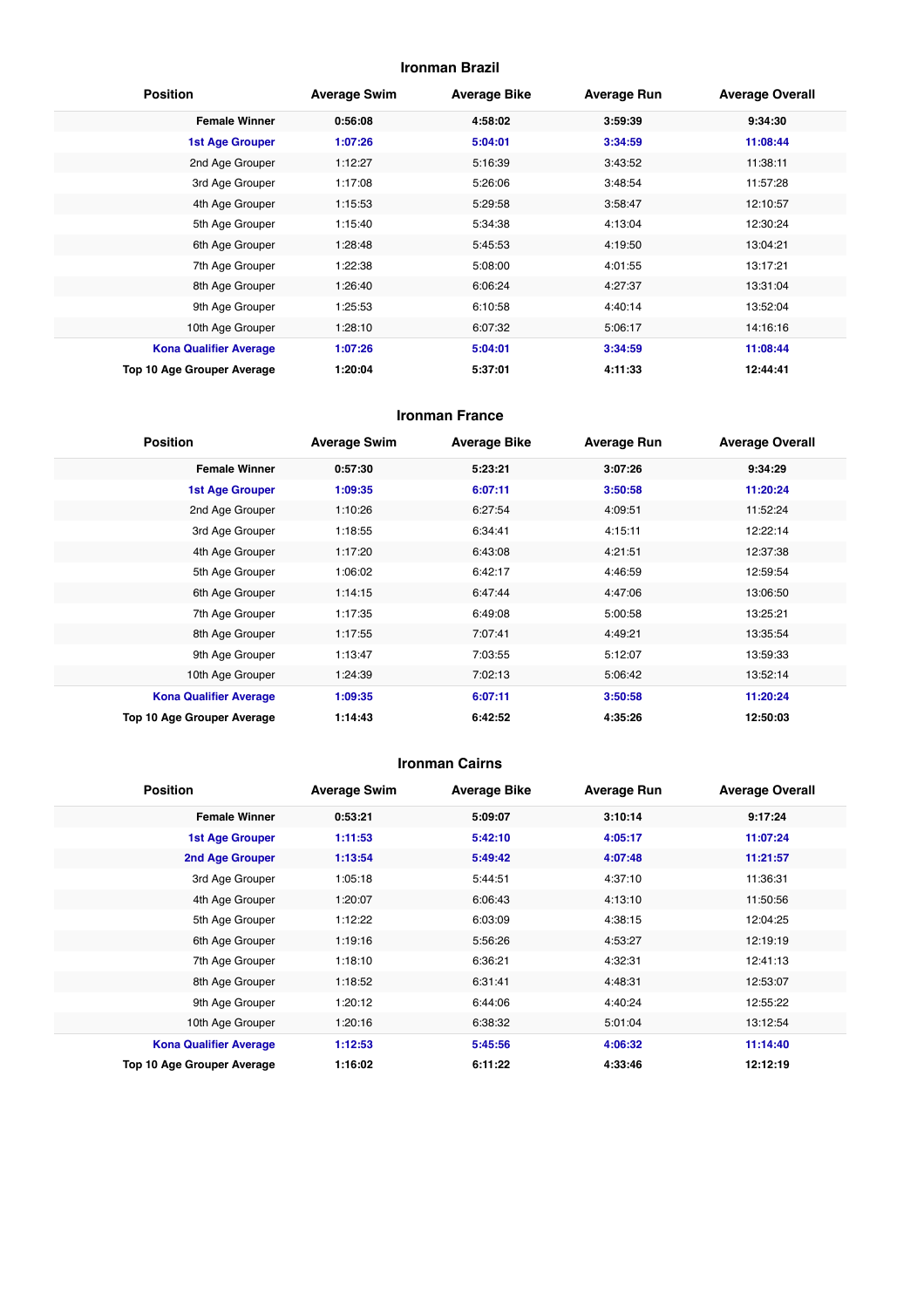#### **Ironman Austria**

| <b>Position</b>               | <b>Average Swim</b> | <b>Average Bike</b> | <b>Average Run</b> | <b>Average Overall</b> |
|-------------------------------|---------------------|---------------------|--------------------|------------------------|
| <b>Female Winner</b>          | 0:53:12             | 4:56:35             | 3:05:10            | 9:00:01                |
| <b>1st Age Grouper</b>        | 1:06:34             | 5:29:38             | 3:52:24            | 10:37:19               |
| 2nd Age Grouper               | 1:11:54             | 5:40:48             | 3:58:14            | 11:00:57               |
| 3rd Age Grouper               | 1:10:35             | 5:43:46             | 4:53:35            | 11:20:02               |
| 4th Age Grouper               | 1:14:28             | 5:58:43             | 4:01:05            | 11:26:20               |
| 5th Age Grouper               | 1:15:43             | 6:03:18             | 4:40:05            | 11:31:18               |
| 6th Age Grouper               | 1:12:32             | 5:58:21             | 4:16:55            | 11:39:07               |
| 7th Age Grouper               | 1:10:27             | 5:32:00             | 4:15:34            | 11:49:59               |
| 8th Age Grouper               | 1:15:06             | 6:02:53             | 4:26:51            | 11:56:53               |
| 9th Age Grouper               | 1:15:43             | 6:06:43             | 4:25:46            | 12:03:17               |
| 10th Age Grouper              | 1:21:27             | 5:56:09             | 4:36:19            | 12:09:03               |
| <b>Kona Qualifier Average</b> | 1:06:34             | 5:29:38             | 3:52:24            | 10:37:19               |
| Top 10 Age Grouper Average    | 1:13:27             | 5:51:14             | 4:20:41            | 11:33:26               |

#### **Ironman Frankfurt**

| <b>Position</b>               | <b>Average Swim</b> | <b>Average Bike</b> | <b>Average Run</b> | <b>Average Overall</b> |
|-------------------------------|---------------------|---------------------|--------------------|------------------------|
| <b>Female Winner</b>          | 0:52:09             | 4:57:30             | 3:06:29            | 9:01:28                |
| <b>1st Age Grouper</b>        | 1:04:48             | 5:31:56             | 3:29:49            | 10:32:57               |
| 2nd Age Grouper               | 1:08:01             | 5:43:46             | 3:41:48            | 11:00:34               |
| 3rd Age Grouper               | 1:15:31             | 5:49:13             | 3:42:04            | 11:14:44               |
| 4th Age Grouper               | 1:19:18             | 5:50:07             | 3:45:01            | 11:24:20               |
| 5th Age Grouper               | 1:19:57             | 5:52:45             | 3:53:52            | 11:35:17               |
| 6th Age Grouper               | 1:17:53             | 6:01:52             | 4:49:26            | 11:48:22               |
| 7th Age Grouper               | 1:17:05             | 6:10:02             | 5:09:44            | 12:06:37               |
| 8th Age Grouper               | 1:17:39             | 6:04:36             | 4:05:36            | 12:00:05               |
| 9th Age Grouper               | 1:18:17             | 6:10:06             | 4:02:22            | 12:09:30               |
| 10th Age Grouper              | 1:19:35             | 5:33:53             | 4:57:40            | 12:18:23               |
| <b>Kona Qualifier Average</b> | 1:06:24             | 5:37:51             | 3:35:48            | 10:46:45               |
| Top 10 Age Grouper Average    | 1:15:44             | 5:52:44             | 4:09:25            | 11:36:15               |

#### **Ironman UK**

| <b>Position</b>               | <b>Average Swim</b> | <b>Average Bike</b> | <b>Average Run</b> | <b>Average Overall</b> |
|-------------------------------|---------------------|---------------------|--------------------|------------------------|
| <b>Female Winner</b>          | 0:54:47             | 5:34:58             | 3:09:13            | 9:44:26                |
| <b>1st Age Grouper</b>        | 1:15:43             | 6:30:21             | 4:01:38            | 11:59:50               |
| 2nd Age Grouper               | 1:13:37             | 6:49:47             | 4:15:24            | 12:31:37               |
| 3rd Age Grouper               | 1:19:01             | 6:56:42             | 4:31:48            | 13:02:00               |
| 4th Age Grouper               | 1:20:10             | 7:11:42             | 4:32:10            | 13:19:51               |
| 5th Age Grouper               | 1:22:33             | 7:21:37             | 4:25:05            | 13:24:42               |
| 6th Age Grouper               | 1:24:26             | 7:09:02             | 4:53:23            | 13:44:33               |
| 7th Age Grouper               | 1:25:39             | 7:26:24             | 4:52:03            | 14:01:32               |
| 8th Age Grouper               | 1:23:15             | 7:23:10             | 5:08:10            | 14:11:01               |
| 9th Age Grouper               | 1:26:58             | 7:29:05             | 4:56:01            | 14:09:44               |
| 10th Age Grouper              | 1:27:10             | 7:36:41             | 5:05:43            | 14:29:19               |
| <b>Kona Qualifier Average</b> | 1:15:43             | 6:30:21             | 4:01:38            | 11:59:50               |
| Top 10 Age Grouper Average    | 1:21:44             | 7:10:58             | 4:39:40            | 13:28:16               |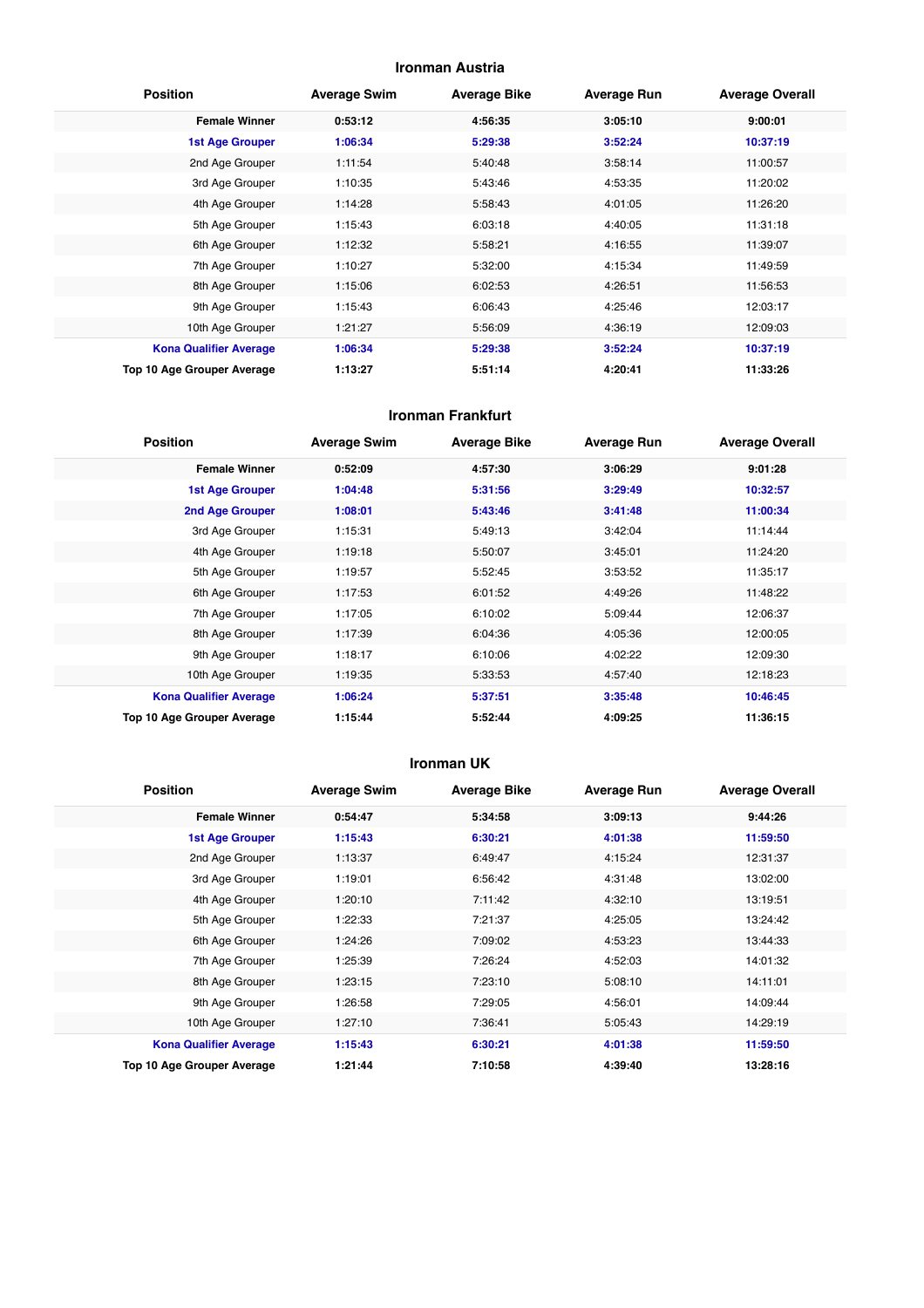#### **Ironman Lake Placid**

| <b>Position</b>               | <b>Average Swim</b> | <b>Average Bike</b> | <b>Average Run</b> | <b>Average Overall</b> |
|-------------------------------|---------------------|---------------------|--------------------|------------------------|
| <b>Female Winner</b>          | 0:58:19             | 5:19:59             | 3:16:59            | 9:40:45                |
| <b>1st Age Grouper</b>        | 1:05:41             | 5:58:10             | 3:57:13            | 11:09:28               |
| 2nd Age Grouper               | 1:03:09             | 6:10:27             | 4:01:00            | 11:27:49               |
| 3rd Age Grouper               | 1:04:01             | 6:14:15             | 4:04:22            | 11:38:34               |
| 4th Age Grouper               | 1:10:31             | 6:14:32             | 4:11:59            | 11:47:28               |
| 5th Age Grouper               | 1:09:36             | 6:15:51             | 4:18:35            | 11:54:14               |
| 6th Age Grouper               | 1:04:34             | 6:20:08             | 4:21:56            | 12:00:50               |
| 7th Age Grouper               | 1:07:43             | 6:20:28             | 4:25:49            | 12:07:20               |
| 8th Age Grouper               | 1:15:44             | 6:19:48             | 4:29:54            | 12:16:28               |
| 9th Age Grouper               | 1:10:47             | 6:24:03             | 4:37:10            | 12:24:02               |
| 10th Age Grouper              | 1:09:38             | 6:26:31             | 4:40:46            | 12:29:24               |
| <b>Kona Qualifier Average</b> | 1:04:25             | 6:04:19             | 3:59:06            | 11:18:38               |
| Top 10 Age Grouper Average    | 1:08:08             | 6:16:25             | 4:18:52            | 11:55:34               |

#### **Ironman Switzerland**

| <b>Position</b>               | <b>Average Swim</b> | <b>Average Bike</b> | <b>Average Run</b> | <b>Average Overall</b> |
|-------------------------------|---------------------|---------------------|--------------------|------------------------|
| <b>Female Winner</b>          | 0:58:45             | 5:00:37             | 3:13:43            | 9:16:24                |
| <b>1st Age Grouper</b>        | 1:12:48             | 5:42:50             | 3:51:03            | 10:52:17               |
| 2nd Age Grouper               | 1:15:43             | 5:54:23             | 4:40:43            | 11:12:48               |
| 3rd Age Grouper               | 1:17:33             | 6:01:08             | 4:08:39            | 11:35:02               |
| 4th Age Grouper               | 1:15:18             | 6:05:27             | 4:26:18            | 11:55:20               |
| 5th Age Grouper               | 1:21:40             | 5:36:08             | 5:10:33            | 12:07:44               |
| 6th Age Grouper               | 1:18:22             | 5:35:47             | 5:23:12            | 12:17:42               |
| 7th Age Grouper               | 1:20:02             | 5:42:37             | 5:27:48            | 12:29:05               |
| 8th Age Grouper               | 1:21:49             | 6:21:29             | 4:28:23            | 12:20:43               |
| 9th Age Grouper               | 1:22:23             | 6:26:46             | 4:31:53            | 12:30:44               |
| 10th Age Grouper              | 1:25:29             | 6:28:33             | 4:34:07            | 12:40:50               |
| <b>Kona Qualifier Average</b> | 1:12:48             | 5:42:50             | 3:51:03            | 10:52:17               |
| Top 10 Age Grouper Average    | 1:18:52             | 5:58:09             | 4:40:19            | 11:58:10               |

#### **Ironman Canada**

| <b>Position</b>               | <b>Average Swim</b> | <b>Average Bike</b> | <b>Average Run</b> | <b>Average Overall</b> |
|-------------------------------|---------------------|---------------------|--------------------|------------------------|
| <b>Female Winner</b>          | 0:56:18             | 5:11:00             | 3:17:27            | 9:28:52                |
| 1st Age Grouper               | 1:07:12             | 5:48:16             | 3:47:04            | 10:49:05               |
| 2nd Age Grouper               | 1:05:38             | 5:49:53             | 4:00:48            | 11:03:31               |
| 3rd Age Grouper               | 1:09:23             | 5:53:50             | 4:03:20            | 11:14:12               |
| 4th Age Grouper               | 1:12:42             | 6:03:09             | 3:57:57            | 11:22:30               |
| 5th Age Grouper               | 1:09:55             | 5:59:42             | 4:11:45            | 11:30:19               |
| 6th Age Grouper               | 1:11:18             | 6:00:43             | 4:16:55            | 11:37:42               |
| 7th Age Grouper               | 1:15:10             | 5:59:20             | 4:17:48            | 11:40:39               |
| 8th Age Grouper               | 1:14:59             | 6:04:38             | 4:16:33            | 11:45:29               |
| 9th Age Grouper               | 1:11:36             | 6:03:16             | 4:27:03            | 11:51:08               |
| 10th Age Grouper              | 1:15:36             | 6:06:19             | 4:25:27            | 11:56:53               |
| <b>Kona Qualifier Average</b> | 1:06:25             | 5:49:04             | 3:53:56            | 10:56:18               |
| Top 10 Age Grouper Average    | 1:11:21             | 5:58:54             | 4:10:28            | 11:29:09               |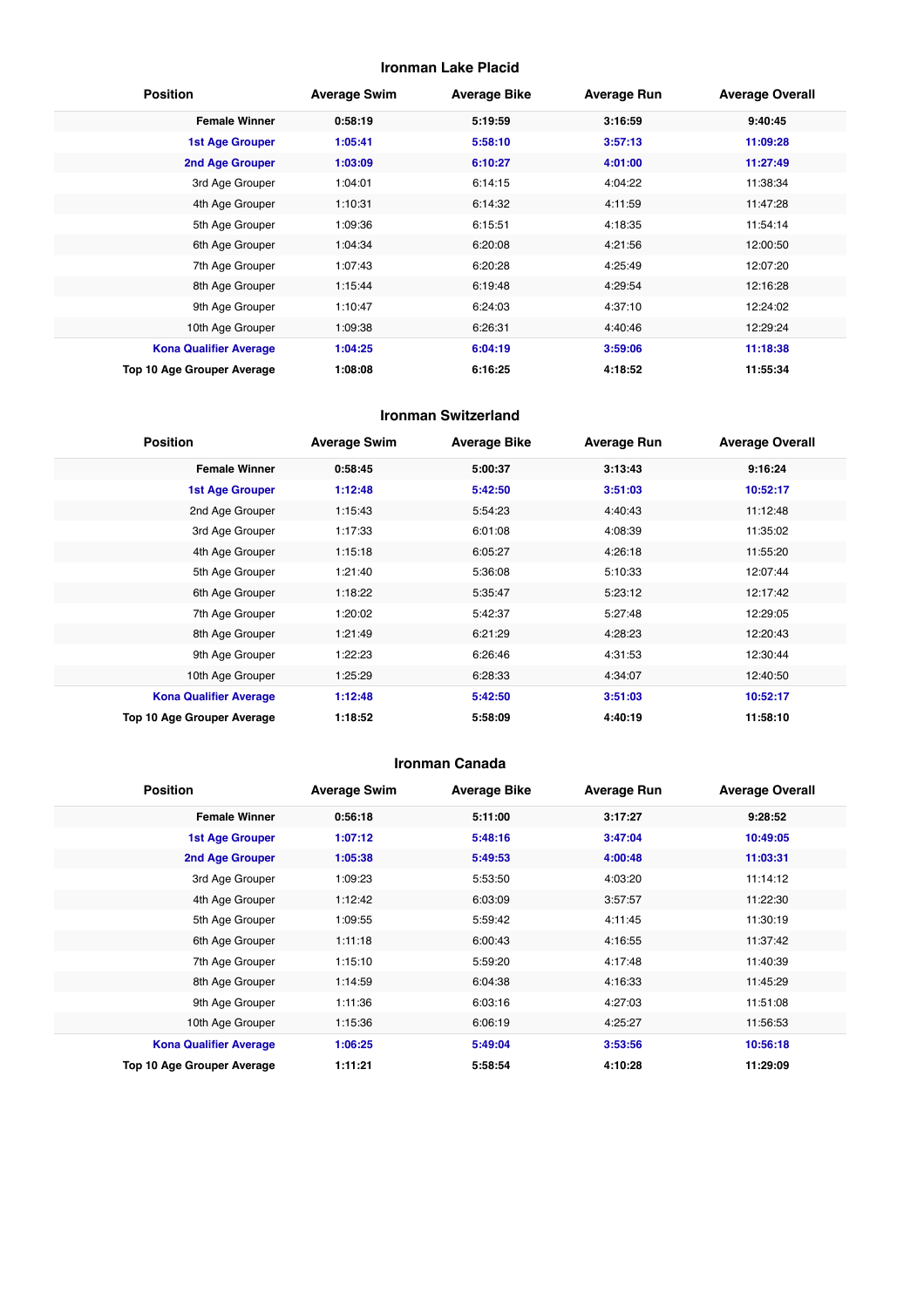#### **Ironman Maastricht-Limburg**

| <b>Position</b>               | <b>Average Swim</b> | <b>Average Bike</b> | <b>Average Run</b> | <b>Average Overall</b> |
|-------------------------------|---------------------|---------------------|--------------------|------------------------|
| <b>Female Winner</b>          | 0:56:26             | 5:16:10             | 3:21:17            | 9:39:24                |
| <b>1st Age Grouper</b>        | 1:02:07             | 6:12:30             | 4:00:21            | 11:23:53               |
| 2nd Age Grouper               | 1:14:52             | 6:16:34             | 4:04:56            | 11:44:24               |
| 3rd Age Grouper               | 1:18:49             | 6:11:22             | 4:47:08            | 12:25:04               |
| 4th Age Grouper               | 1:10:51             | 6:44:43             | 4:42:27            | 12:47:13               |
| 5th Age Grouper               | 1:12:19             | 6:13:11             | 5:05:08            | 12:47:38               |
| 6th Age Grouper               | 1:10:50             | 6:37:54             | 4:48:21            | 12:55:39               |
| 7th Age Grouper               | 1:23:22             | 6:50:50             | 4:38:44            | 13:06:26               |
| 8th Age Grouper               | 1:14:25             | 6:54:54             | 4:41:40            | 13:07:34               |
| 9th Age Grouper               | 1:35:54             | 7:29:15             | 5:11:54            | 14:27:40               |
| 10th Age Grouper              | 1:53:51             | 7:24:06             | 5:49:43            | 15:27:59               |
| <b>Kona Qualifier Average</b> | 1:02:07             | 6:12:30             | 4:00:21            | 11:23:53               |
| Top 10 Age Grouper Average    | 1:19:44             | 6:41:31             | 4:47:02            | 13:01:21               |

#### **Ironman Boulder**

| <b>Position</b>               | <b>Average Swim</b> | <b>Average Bike</b> | <b>Average Run</b> | <b>Average Overall</b> |
|-------------------------------|---------------------|---------------------|--------------------|------------------------|
| <b>Female Winner</b>          | 1:05:01             | 4:56:46             | 3:27:02            | 9:36:47                |
| <b>1st Age Grouper</b>        | 1:05:38             | 5:21:49             | 4:02:23            | 10:39:06               |
| 2nd Age Grouper               | 1:21:52             | 5:28:27             | 3:53:26            | 10:55:32               |
| 3rd Age Grouper               | 1:09:43             | 5:21:37             | 4:16:46            | 10:58:00               |
| 4th Age Grouper               | 1:10:16             | 5:37:04             | 4:07:36            | 11:04:24               |
| 5th Age Grouper               | 1:15:37             | 5:33:09             | 4:19:49            | 11:18:15               |
| 6th Age Grouper               | 1:21:37             | 5:45:07             | 4:19:54            | 11:39:18               |
| 7th Age Grouper               | 1:09:05             | 5:57:09             | 4:40:28            | 11:58:01               |
| 8th Age Grouper               | 1:26:12             | 5:33:39             | 4:47:38            | 12:01:40               |
| 9th Age Grouper               | 1:36:19             | 5:51:41             | 4:38:25            | 12:20:28               |
| 10th Age Grouper              | 1:16:46             | 6:04:41             | 4:45:24            | 12:21:29               |
| <b>Kona Qualifier Average</b> | 1:13:45             | 5:25:08             | 3:57:55            | 10:47:19               |
| Top 10 Age Grouper Average    | 1:17:18             | 5:39:26             | 4:23:11            | 11:31:37               |

#### **Ironman Sweden**

| <b>Position</b>               | <b>Average Swim</b> | <b>Average Bike</b> | <b>Average Run</b> | <b>Average Overall</b> |
|-------------------------------|---------------------|---------------------|--------------------|------------------------|
| <b>Female Winner</b>          | 0:55:01             | 4:54:58             | 3:10:40            | 9:04:11                |
| 1st Age Grouper               | 1:10:22             | 5:23:59             | 3:58:30            | 10:40:23               |
| 2nd Age Grouper               | 1:11:26             | 5:38:56             | 3:57:42            | 10:54:31               |
| 3rd Age Grouper               | 1:11:24             | 5:42:33             | 4:05:24            | 11:05:22               |
| 4th Age Grouper               | 1:12:34             | 5:40:35             | 4:12:13            | 11:11:19               |
| 5th Age Grouper               | 1:19:54             | 5:41:54             | 4:05:14            | 11:14:59               |
| 6th Age Grouper               | 1:10:23             | 5:49:27             | 4:18:44            | 11:28:59               |
| 7th Age Grouper               | 1:31:01             | 6:01:01             | 4:10:28            | 11:54:51               |
| 8th Age Grouper               | 1:21:49             | 6:10:13             | 4:26:00            | 12:07:08               |
| 9th Age Grouper               | 1:26:28             | 6:00:01             | 4:32:44            | 12:09:58               |
| 10th Age Grouper              | 1:16:29             | 6:23:49             | 4:27:39            | 12:18:39               |
| <b>Kona Qualifier Average</b> | 1:10:54             | 5:31:27             | 3:58:06            | 10:47:27               |
| Top 10 Age Grouper Average    | 1:17:11             | 5:51:15             | 4:13:28            | 11:30:37               |